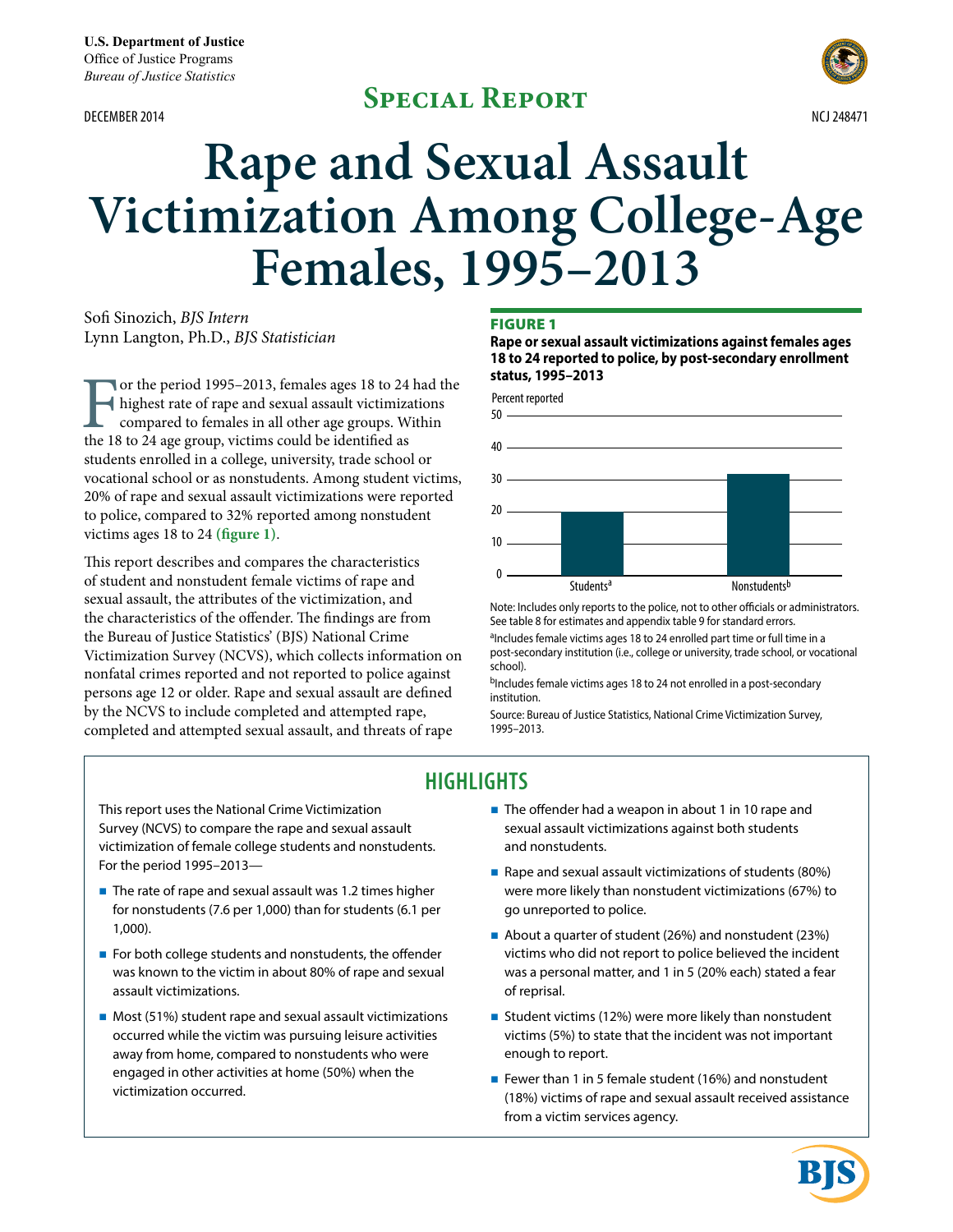# **Comparing the NCVS and other surveys that measure rape and sexual assault in a college-age population**

The NCVS is one of several surveys used to study rape and sexual assault in the general and college-age population. In addition to the NCVS, the National Intimate Partner and Sexual Violence Survey (NISVS) and the Campus Sexual Assault Study (CSA) are two recent survey efforts used in research on rape and sexual assault. The three surveys differ in important ways in how rape and sexual assault questions are asked and victimization is measured. Across the three surveys, the measurement differences contribute, in part, to varying estimates of the prevalence (the number of unique persons in the population who experienced one or more victimizations in a given period) and incidence (the number of victimizations experienced by persons in the population during a given period) of rape and sexual assault victimization.

Although conducted at different times, with different samples and reference periods, both NISVS and CSA produced prevalence rates that were substantially higher than the NCVS victimization and prevalence rates. Based on 2011 NISVS data, 2% of all females experienced unwanted sexual contact during the prior 12 months.<sup>1</sup> The 2007 CSA findings suggested that 14% of females ages 18 to 25 who were enrolled in two colleges and surveyed in the United States had experienced a completed sexual assault since entering college.<sup>2</sup> In comparison, in 2010 the NCVS showed that 1% of females age 12 or older experienced one or more rape or sexual assaults in the prior year.<sup>3</sup> For the period 2007–13, the NCVS victimization rate was 4.7 per 1,000 for females ages 18 to 24 who were enrolled in post-secondary schools (not shown).

Several of the key measurement differences that contribute to the different estimates include (see *Appendix 1*)—

**Survey context and scope.** The NCVS is presented as a survey about crime, while the NISVS and CSA are presented as surveys about public health. The NISVS and CSA collect data on incidents of unwanted sexual contact that may not rise to a level of criminal behavior, and respondents may not report incidents to the NCVS that they do not consider to be criminal.

<sup>1</sup>Breiding, M.J., Smith, S.G., Basile, K.C., Walters, M.L., Chen, J., & Merrick, M.T. (2014). Prevalence and characteristics of sexual violence, stalking, and intimate partner violence victimization — National Intimate Partner and Sexual Violence Survey, United States, 2011. *Morbidity and Mortality Weekly Report, Surveillance Summaries*, 63(8), 1–18. Retrieved from [http://www.cdc.gov/mmwr/preview/mmwrhtml/](http://www.cdc.gov/mmwr/preview/mmwrhtml/ss6308a1.htm?s_cid=ss6308a1_e#Table1) [ss6308a1.htm?s\\_cid=ss6308a1\\_e#Table1](http://www.cdc.gov/mmwr/preview/mmwrhtml/ss6308a1.htm?s_cid=ss6308a1_e#Table1)

2Krebs, C.P., Lindquist, C.H., Warner, T.D., Fisher, B.S., & Martin, S.L. (2007). The Campus Sexual Assault (CSA) study. Final report to the National Institute of Justice, grant number 2004-WG-BX-0010, document number 221153. Retrieved from [https://www.ncjrs.gov/](https://www.ncjrs.gov/pdffiles1/nij/grants/221153.pdf) [pdffiles1/nij/grants/221153.pdf](https://www.ncjrs.gov/pdffiles1/nij/grants/221153.pdf)

<sup>3</sup>*Measuring the Prevalence of Crime with the National Crime Victimization Survey*, NCJ 241656, BJS web, September 2013.

- **P** Definitions of rape and sexual assault. The NCVS, NISVS, and CSA target different types of events. The NCVS definition is shaped from a criminal justice perspective and includes threatened, attempted, and completed rape and sexual assault against males and females (see *Methodology*). The NISVS uses a broader definition of sexual violence, which specifically mentions incidents in which the victim was unable to provide consent due to drug or alcohol use; forced to penetrate another person; or coerced to engage in sexual contact (including nonphysical pressure to engage in sex) unwanted sexual contact (including forcible kissing, fondling, or grabbing); and noncontact unwanted sexual experiences that do not involve physical contact.<sup>4</sup> The CSA definition of rape and sexual assault includes unwanted sexual contact due to force and due to incapacitation, but excludes unwanted sexual contact due to verbal or emotional coercion.<sup>5</sup>
- **Question wording.** The three surveys use different approaches to asking about experiences with rape and sexual assault. The NCVS uses a two-phased approach to identifying incidents of rape and sexual assault. Initially, a screener is administered, with cues designed to trigger the respondent's recollection of events and ascertain whether the respondent experienced victimization during the reference period. The screener questions are short and worded specifically about experiences with rape and sexual assault. For instance, "Incidents involving forced or unwanted sexual acts are often difficult to talk about. Have you been forced or coerced to engage in unwanted sexual activity by (a) someone you didn't know before, (b) a casual acquaintance? OR (c) someone you know well?"

The screener is then followed by an incident form that captures detailed information about the incident, including the type of injury, presence of a weapon, offender characteristics, and reporting to police.

Even if the respondent does not respond affirmatively to the specific screeners on rape and unwanted sexual contact, the respondent could still be classified as a rape or sexual assault victim if a rape or unwanted sexual contact is reported during the stage-two incident report.

#### *(Continued on next page)*

4National Research Council. (2014). *Estimating the incidence of rape and sexual assault*. Panel on Measuring Rape and Sexual Assault in Bureau of Justice Statistics Household Surveys, C. Kruttschnitt, W.D. Kalsbeek, and C.C. House, Editors. Committee on National Statistics, Division of Behavioral and Social Sciences and Education. Washington, DC: The National Academies Press. Retrieved from [http://www.nap.edu/](http://www.nap.edu/openbook.php?record_id=18605&page=R1, p. 86) [openbook.php?record\\_id=18605&page=R1, p. 86](http://www.nap.edu/openbook.php?record_id=18605&page=R1, p. 86).

5Krebs, C.P., Lindquist, C.H., Warner, T.D., Fisher, B.S., & Martin, S.L. (2007). The Campus Sexual Assault (CSA) study. Retrieved from https:// www.ncjrs.gov/pdffiles1/nij/grants/221153.pdf, p. 1–3.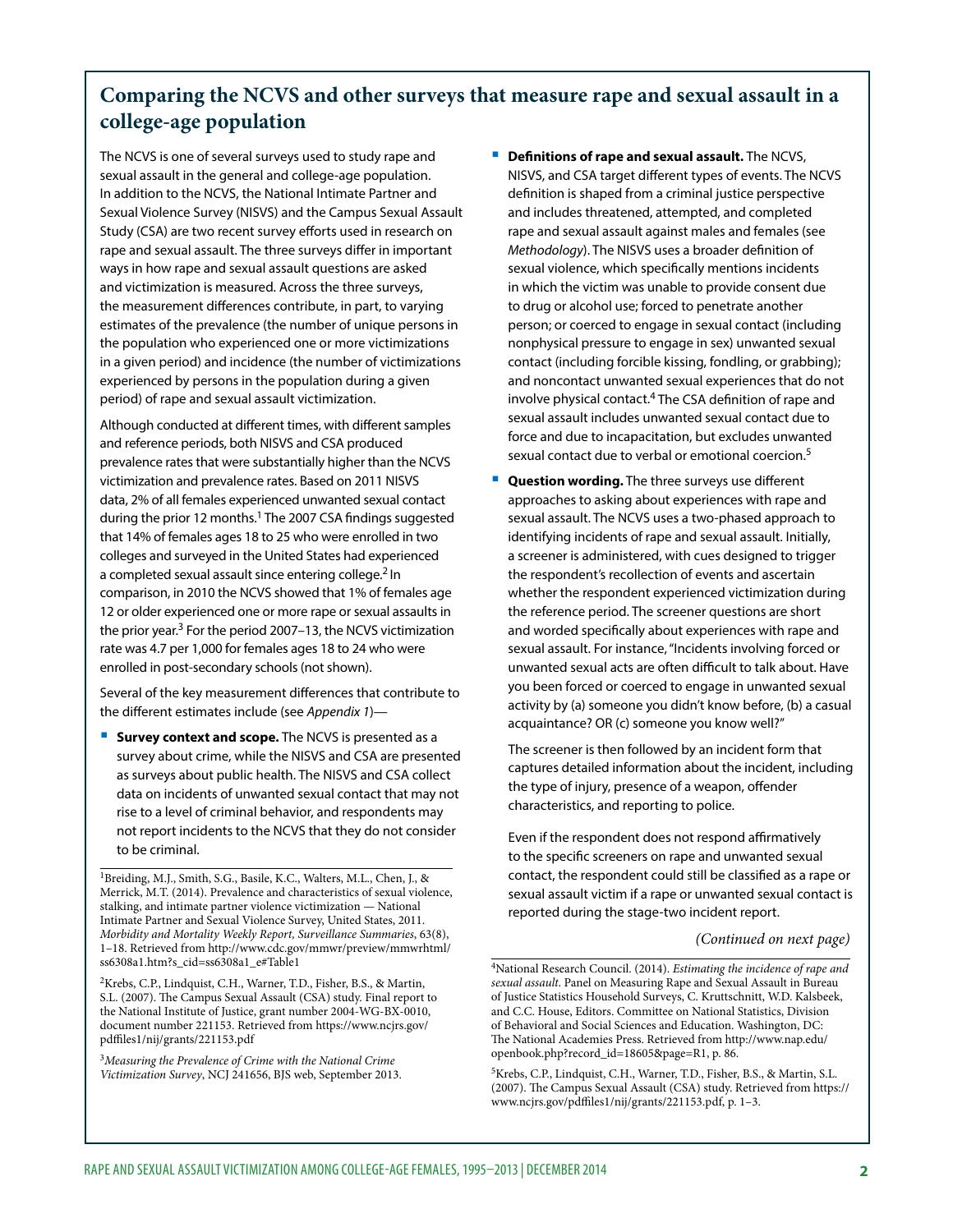# **Comparing the NCVS and other surveys that measure rape and sexual assault in a college-age population (continued)**

Unlike the NCVS, which uses terms like rape and unwanted sexual activity to identify victims of rape and sexual assault, the NISVS and CSA use behaviorally specific questions to ascertain whether the respondent experienced rape or sexual assault. These surveys ask about an exhaustive list of explicit types of unwanted sexual contact a victim may have experienced, such as being made to perform or receive anal or oral sex.

 **Mode and response rates.** Collection mode and response rates can impact data quality. The NCVS uses in-person and telephone interviews to collect data and has an 88% person and 74% overall response rate. The 2011 NISVS uses random-digit dialing with a 33% response rate. The 2007 CSA is a self-administered survey with 33% to 43% response rates.

Despite the differences that exist between the surveys, a strength of the NCVS is its ability to be used to make comparisons over time and between population subgroups. The differences observed between students and nonstudents are reliable to the extent that both groups responded in a similar manner to the NCVS context and questions. Methodological differences that lead to higher estimates of rape and sexual assault in the NISVS and CSA should not affect the NCVS comparisons between groups.

As a result, the differences in the NCVS between student and nonstudent rates and variations in the characteristics of student and nonstudent victimizations should not be affected by the methodological differences impacting the overall level of rape and sexual assault victimization in the NCVS. Because the CSA only collects data from a student population, and student status cannot be identified in the NISVS, the magnitude of difference between these subgroups cannot be ascertained.

or sexual assault (see *Methodology*). Unless otherwise noted, this report presents aggregate estimates of rape and sexual assault victimization for the period 1995 through 2013. Aggregating data across the period increases the reliability and precision of estimates and facilitates comparisons of detailed victimization characteristics.

# **Females ages 18 to 24 had higher rates of rape and sexual assault than females in other age groups**

From 1997 to 2013, females ages 18 to 24 consistently experienced higher rates of rape and sexual assault than females in other age brackets **(figure 2)**. In 2013, collegeage females had a similar rate of rape and sexual assault regardless of enrollment status (about 4.3 victimizations per 1,000), while the victimization rate for not college-age (ages 12 to 17 and 25 or older) females was 1.4 victimizations per 1,000. For both students and nonstudents ages 18 to 24, the 2013 rates of rape and sexual assault were not significantly different from their respective rates in 1997. During the period, the rates for students did not differ significantly from one year to the next, though rates in the high years of 2001 and 2002 were slightly higher than in the low year of 2009. For nonstudents, there was more fluctuation. The rates of rape and sexual assault victimization for nonstudents were significantly higher for the period 1999–2001 than for the periods 2005–07 and 2012–13.

## Figure 2

### **Rate of rape or sexual assault for females, by age and postsecondary enrollment status, 1997–2013**



Note: Estimates based on 3-year rolling averages centered on the most recent year. See appendix table 1 for estimates and standard errors.

aPer 1,000 females ages 18 to 24 enrolled part time or full time in a postsecondary institution (i.e., college or university, trade school, or vocational school).

bPer 1,000 females ages 18 to 24 not enrolled in a post-secondary institution. cPer 1,000 females ages 12 to 17 and age 25 or older.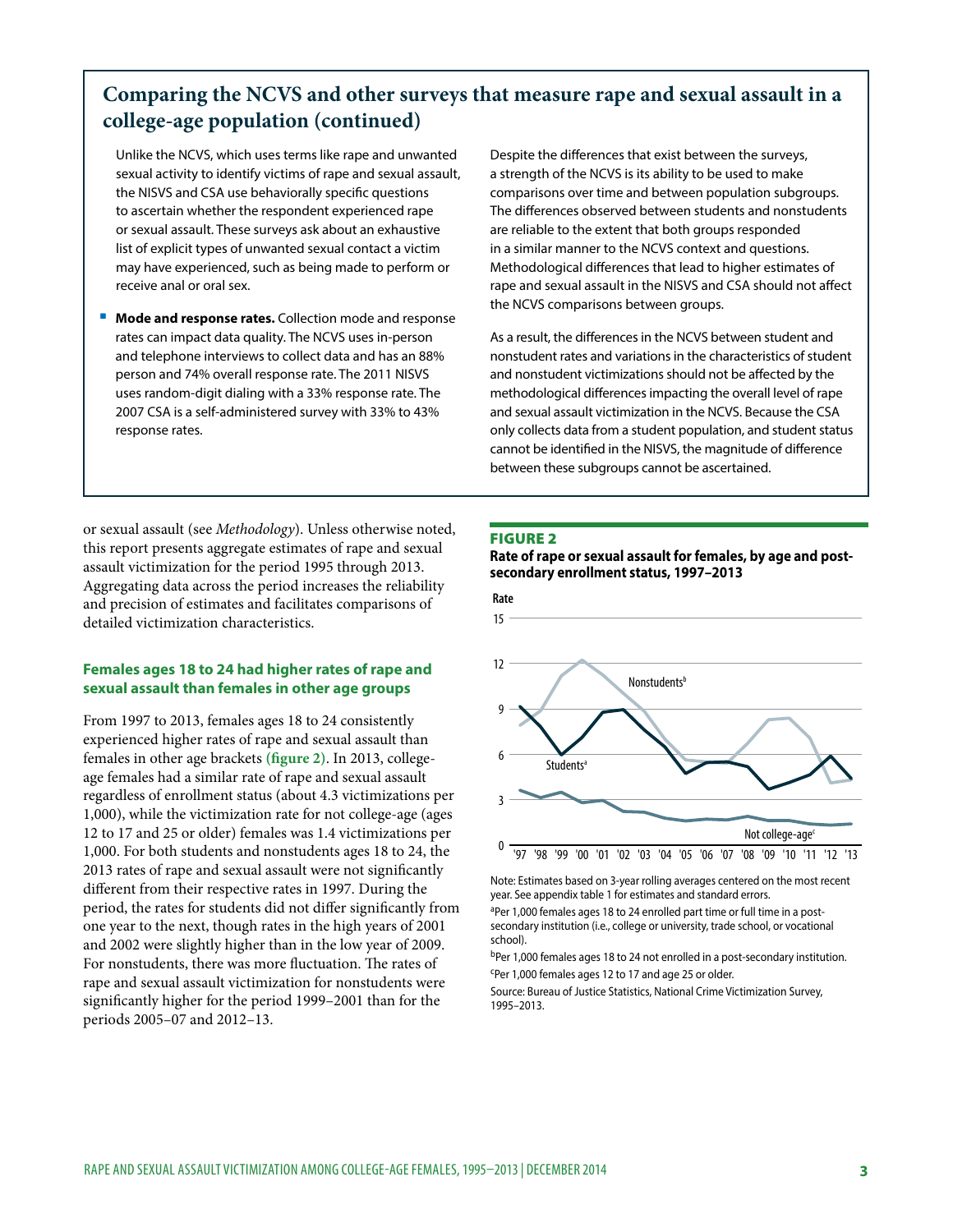## **Rate of rape and sexual assault victimization was 1.2 times higher for nonstudents than students**

For the period 1995–2013, females ages 18 to 24 not enrolled in a post-secondary school were 1.2 times more likely to experience rape and sexual assault victimization (7.6 per 1,000), compared to students in the same age range (6.1 per 1,000) **(table 1)**. Nonstudents (65,700) also accounted for more than double the number of rape and sexual assault victimizations as students (31,300).

The rate of completed rape for nonstudents (3.1 per 1,000) was 1.5 times higher than for students (2.0 per 1,000). However, there was no significant difference in the rates of female students and nonstudents who experienced attempted rape or other sexual assault. This suggests that differences in the rates of completed rape largely accounted for differences in the overall rates of rape and sexual assault between students and nonstudents.

Among female student victims ages 18 to 24, a third (33%) of the rape and sexual assault victimizations involved completed rape, while 2 in 5 nonstudent (40%) female victims experienced completed rape **(figure 3)**. The majority of student (56%) and nonstudent (52%) victims experienced attempted rape or other sexual assault.

# **FIGURE 3**

## **Type of rape or sexual assault experienced by female victims ages 18 to 24, by post-secondary enrollment status, 1995–2013**

**Percent**



Note: Excludes a small number of female victims ages 18 to 24 with unknown enrollment status (less than 1%). The average annual population was 5,130,004 for students and 8,614,853 for nonstudents. See appendix table 2 for standard errors. See *Methodology* for definitions.

<sup>a</sup>Includes female victims ages 18 to 24 enrolled part time or full time in a post-secondary institution (i.e., college or university, trade school, or vocational school).

bIncludes female victims ages 18 to 24 not enrolled in a post-secondary institution.

Source: Bureau of Justice Statistics, National Crime Victimization Survey, 1995–2013.

# Table 1

**Rape or sexual assault victimization against females ages 18 to 24, by post-secondary enrollment status, 1995–2013**

|                                  | <b>Students<sup>a</sup></b> |                   | Nonstudents <sup>b</sup> | Ratio of nonstudent |                 |
|----------------------------------|-----------------------------|-------------------|--------------------------|---------------------|-----------------|
|                                  | Average annual number       | Rate <sup>c</sup> | Average annual number    | Rate <sup>d</sup>   | to student rate |
| Total                            | 31,302                      | 6.1               | $65.668 \pm$             | 7.6 t               | 1.2             |
| Completed rape                   | 10,237                      | 2.0               | 26,369                   | 3.1 t               | 1.5             |
| Attempted rape                   | 7,864                       | د. ا              | 15,792                   | 8.ا                 | 1.2             |
| Sexual assault                   | 9.714                       | 1.9               | 18,260                   | 2.1                 | 1.1             |
| Threat of rape or sexual assault | 3,488                       | 0.7               | 5,247                    | 0.6                 | 0.9             |

Note: Detail may not sum to total due to rounding. Excludes a small number of female victims ages 18 to 24 with unknown enrollment status (less than1%). The average annual population was 5,130,004 for students and 8,614,853 for nonstudents. See appendix table 2 for standard errors. See *Methodology* for definitions.

† Nonstudent estimates are significantly different from student estimates at the 95% confidence level.

‡ Nonstudent estimates are significantly different from student estimates at the 90% confidence level.

aIncludes females ages 18 to 24 enrolled part time or full time in a post-secondary institution (college or university, trade school, or vocational school).

b<sub>Includes</sub> females ages 18 to 24 not enrolled in a post-secondary institution.

cPer 1,000 female students ages 18 to 24.

dPer 1,000 females ages 18 to 24 not enrolled in a post-secondary institution.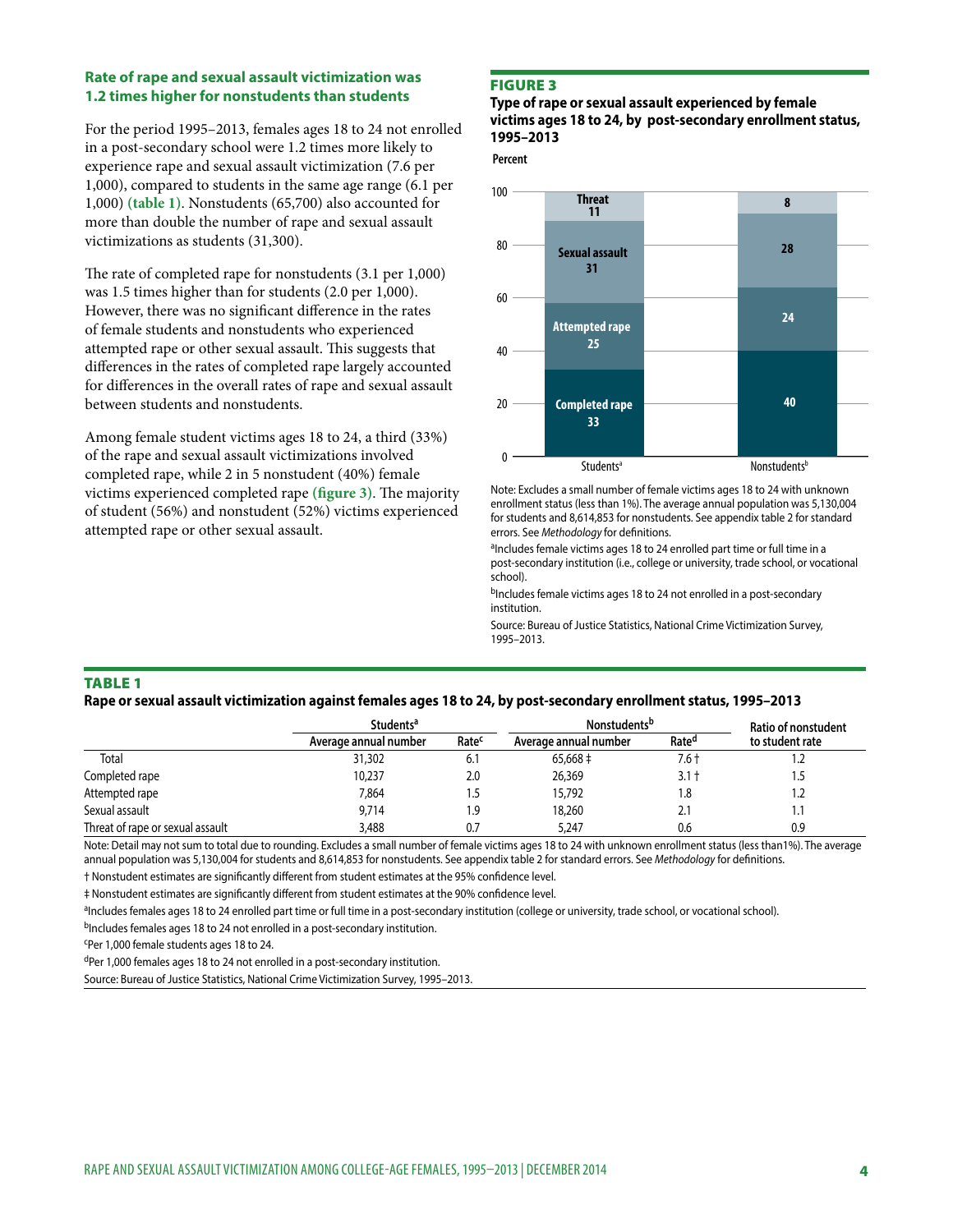# **Rates of other violence among college-age females**

Across all types of violent crime, female students had a lower victimization rate than nonstudents **(table 2)**. For the period 1995–2013, the rate of violent victimization was 1.6 times higher for nonstudents (73.1 per 1,000) than students (46.3 per 1,000). For both students and nonstudents, the rate of rape and sexual assault was lower than the rate of aggravated and simple assault, but higher than the rate of robbery.

# **TABLE 2**

**Rate of violent victimization among females ages 18 to 24, by post-secondary enrollment status, 1995–2013**

|                         | <b>Students<sup>a</sup></b> | Nonstudents <sup>b</sup> | Ratio of nonstudent<br>to student rates |
|-------------------------|-----------------------------|--------------------------|-----------------------------------------|
| <b>Violent crime</b>    | 46.3                        | $73.1 +$                 | 1.6                                     |
| Serious crime           | 17.8                        | $25.8 +$                 | 1.5                                     |
| Rape and sexual assault | 6.1                         | $7.6+$                   | 1.2                                     |
| Robbery                 | 3.3                         | $5.6 +$                  | 1.7                                     |
| Aggravated assault      | 8.3                         | $12.5 +$                 | 1.5                                     |
| Simple assault          | 28.5                        | $47.3 +$                 | 1.7                                     |

Note: Excludes a small percentage of females ages 18 to 24 with unknown enrollment status (less than 1%). See appendix table 3 for standard errors.

† Nonstudent estimates are significantly different from student estimates at the 95% confidence level. <sup>a</sup>Per 1.000 females ages 18 to 24 enrolled part time or full time in a post-secondary institution (i.e., college or university, trade school, or vocational school).

b<sub>Per 1,000</sub> females ages 18 to 24 not enrolled in a post-secondary institution.

Source: Bureau of Justice Statistics, National Crime Victimization Survey, 1995–2013.

# **Rape and sexual assault victimization among male students**

For the period 1995–2013, the rate of rape and sexual assault victimization was lower for males ages 18 to 24 than for females, regardless of enrollment status **(table 3)**. College-age male victims accounted for 17% of rape and sexual assault victimizations against students and 4% against nonstudents. However, the rate of rape and sexual assault victimization for nonstudents (0.3 per 1,000) was a fifth of the rate for students (1.4 per 1,000). Due to the relatively small number of sample cases of male victims, this report focuses exclusively on females. Estimates of male rape and sexual assault victimization from the NCVS cannot be further disaggregated by victim and incident characteristics.

#### **TABLE 3**

### **Rape and sexual assault victimization, by sex of victim and post-secondary enrollment status, 1995–2013**

| <b>Students<sup>a</sup></b> |                          |                              | Nonstudents <sup>b</sup> |                          |                              | Ratio of          |                               |
|-----------------------------|--------------------------|------------------------------|--------------------------|--------------------------|------------------------------|-------------------|-------------------------------|
| Sex of victim               | Average annual<br>number | Percent of<br>victimizations | Rate <sup>c</sup>        | Average annual<br>number | Percent of<br>victimizations | Rate <sup>c</sup> | nonstudent to<br>student rate |
| Male                        | 6.544                    | 17%                          | ۰.4                      | 2.866                    | $4\% +$                      | 0.3 t             | 0.2                           |
| Female                      | 31,302                   | 83                           | 6.                       | 65,668                   | 96 t                         | 7.6 †             | $\overline{\phantom{a}}$      |

Note: Excludes a small percentage of victims with unknown enrollment status (less than 1%). See appendix table 4 for standard errors.

† Nonstudent estimates are significantly different from student estimates at the 95% confidence level.

aIncludes victims ages 18 to 24 enrolled part time or full time in a post-secondary institution (i.e., college or university, trade school, or vocational school). b<sub>Includes</sub> victims ages 18 to 24 not enrolled in a post-secondary institution.

cPer 1,000 persons ages 18 to 24.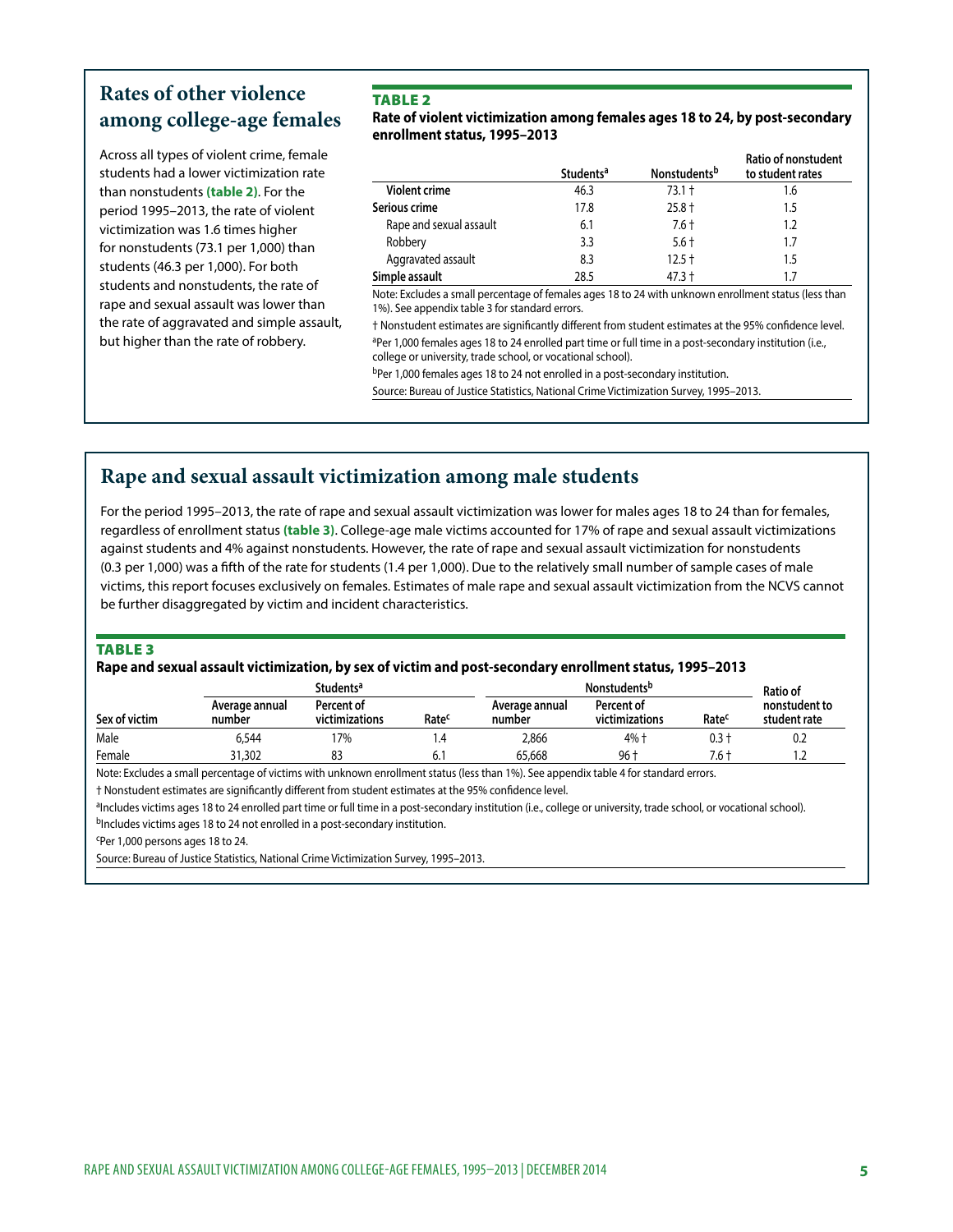# **Female students were more likely to experience rape or sexual assault victimization away from home, while nonstudents were more likely to be at home**

For both students and nonstudents, about 70% of rape and sexual assault victimizations occurred either at the victim's home or the home of another known person **(table 4)**. 6 A greater percentage of the victimizations against students (29%) than nonstudents (17%) occurred at the home of a known person, such as a friend, relative, or acquaintance. In comparison, nonstudents (50%) experienced a greater proportion of rape and sexual assaults at their homes than students (38%). There were no significant differences between the percentages of students and nonstudents victimized in other places, including commercial areas, at school, or on public transportation.

The majority (51%) of student rape and sexual assault victimizations occurred while the victim was away from home pursuing leisure activities or traveling from place to place. Nonstudents (50%) were more likely than students (31%) to be sleeping or pursuing other activities at home when the victimization occurred. Nearly two-thirds of both student (65%) and nonstudent (64%) victims experienced the victimization at night (from 6 p.m. to 6 a.m.).

<sup>6</sup>In the NCVS, the victim's home is defined as the location of residence at the time of the interview.

## **TABLE 4**

**Location, victim activity, and time of day of the rape/sexual assault victimization among females ages 18 to 24, by postsecondary enrollment status, 1995–2013**

|                                                                                    | <b>Students<sup>a</sup></b> | Nonstudents <sup>b</sup> |
|------------------------------------------------------------------------------------|-----------------------------|--------------------------|
| Location where crime occurred                                                      | 100%                        | 100%                     |
| At or near victim's home <sup>c</sup>                                              | 38                          | 50 †                     |
| At or near home of friend/relative/<br>acquaintance                                | 29                          | 17 <sub>†</sub>          |
| Commercial place/parking lot or garage                                             | 16                          | 15                       |
| School <sup>d</sup>                                                                | 4!                          | 2!                       |
| Open areas/public transportation/other <sup>e</sup>                                | 13                          | 16                       |
| Activity when crime occurred                                                       | 100%                        | 100%                     |
| Traveling to or from other place/shopping<br>or errands/leisure activity away from |                             |                          |
| home                                                                               | 51                          | 29 t                     |
| Sleeping/other activities at home <sup>c</sup>                                     | 31                          | 50 t                     |
| Working or traveling to work                                                       | 10!                         | $16+$                    |
| Attending school or traveling to schoold                                           | 5!                          | 2!f                      |
| Other/unknown                                                                      | 3!                          | 4                        |
| Time of day                                                                        | 100%                        | 100%                     |
| Daytime (6 a.m. – 6 p.m.)                                                          | 33                          | 35                       |
| Night $(6 p.m. - 6 a.m.)$                                                          | 65                          | 64                       |
| Unknown                                                                            | 3!                          | 1!                       |

Note: Detail may not sum to total due to rounding. Excludes a small percentage of female victims ages 18 to 24 with unknown enrollment status (less than 1%). See appendix 5 for standard errors.

! Interpret with caution; estimate based on 10 or fewer sample cases, or coefficient of variation is greater than 50%.

† Nonstudent estimates are significantly different from student estimates at the 95% confidence level.

‡ Nonstudent estimates are significantly different from student estimates at the 90% confidence level.

<sup>a</sup>Includes female victims ages 18 to 24 enrolled part time or full time in a post-secondary institution (i.e., college or university, trade school, or vocational school).

bIncludes female victims ages 18 to 24 not enrolled in a post-secondary institution.

<sup>c</sup>In the NCVS, the victim's home is defined as the location of residence at the time of the interview.

dIncludes schools at any educational level regardless of whether the victim was a student at the location.

eIncludes locations such as an apartment yard; a park, field, or playground not on school property; a location on the street other than that immediately adjacent to home of the victim, a relative, or friend; in a station or depot for bus or train; on a plane; or in an airport.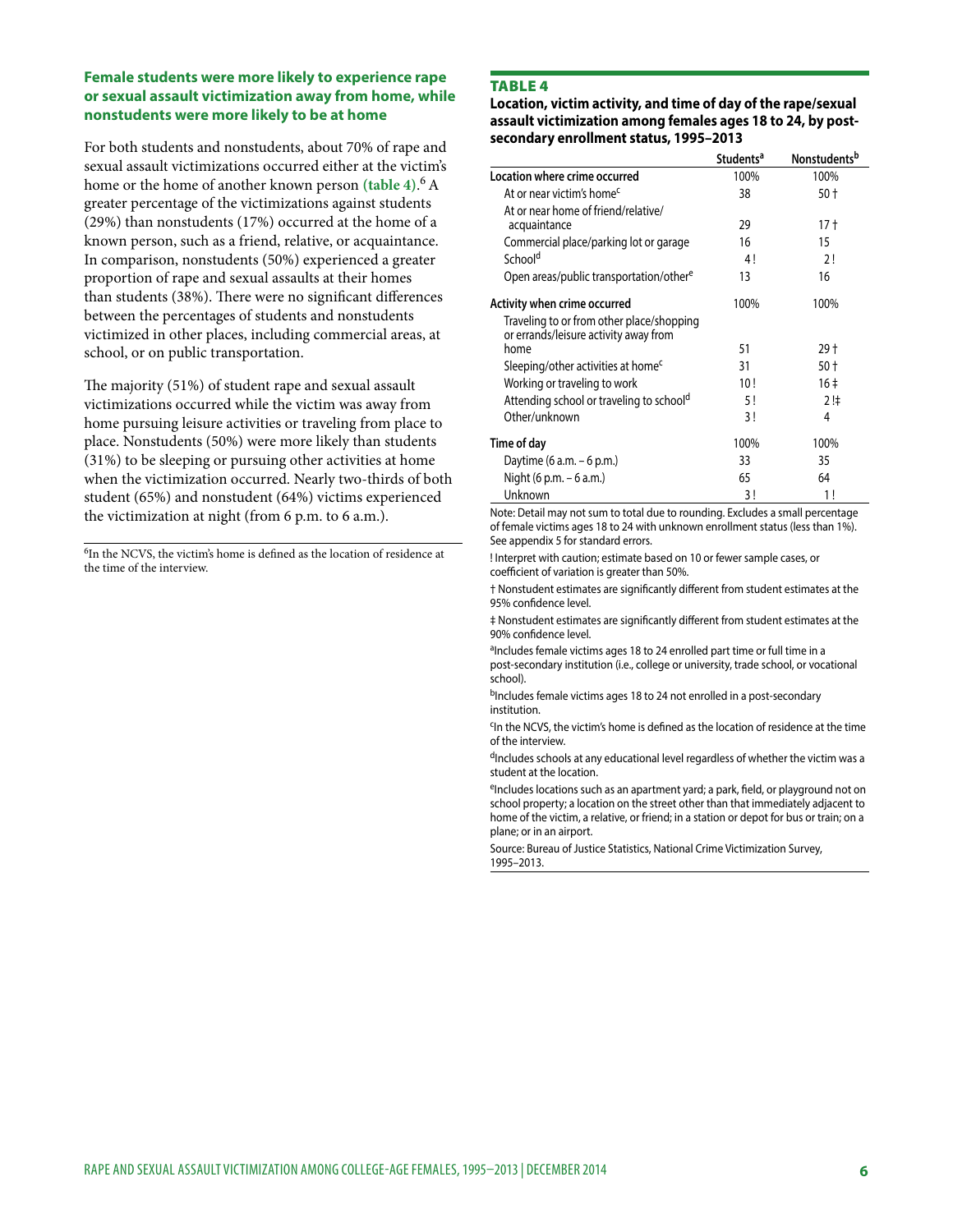# **About 1 in 10 rape and sexual assault victimizations against college-age females involved a weapon**

For the period 1995–2013, the offender had a weapon in about 1 in 10 rape and sexual assault victimizations against female students (11%) and nonstudents (12%) **(table 5)**. There were no significant differences between students and nonstudents in the percentage of rape and sexual assault victimizations in which a weapon was present.

There was also no significant difference in the percentage of student and nonstudent victims who sustained a physical injury during the rape and sexual assault victimization. The majority of student (57%) and nonstudent (63%) victims suffered an injury (e.g, cuts, bruises, internal injuries, broken bones, gunshot wounds, or rape-related injuries) during the victimization. About 4 in 10 students (40%) and nonstudents (37%) who were injured during the victimization received medical treatment for their injuries.

# **More than 3 in 4 student victims of rape and sexual assault knew the offender**

College-age female victims knew their offender in about 80% of rape and sexual assault victimizations, regardless of their enrollment status **(table 6)**. Nonstudents (34%) were more likely than students (24%) to experience rape or sexual assault committed by an intimate partner (i.e., a former or current spouse, boyfriend, or girlfriend). For student victims, offenders were more likely to be friends or acquaintances (50%) than intimate partners (24%). Among nonstudent victims, there was no significant difference in the percentage of rape and sexual assault committed by friends or acquaintances (37%) or intimates (34%). About 1 in 5 rape and sexual assault victimizations among students (22%) and nonstudents (20%) were committed by a stranger.

# **TABLE 5**

#### **Presence of weapon and injury to victim in rape or sexual assault victimizations against females ages 18 to 24, by post-secondary enrollment status, 1995–2013**

|                                     | <b>Students<sup>a</sup></b> | Nonstudents <sup>b</sup> |
|-------------------------------------|-----------------------------|--------------------------|
| Involving weapons                   | 100%                        | 100%                     |
| No weapon                           | 82%                         | 84%                      |
| Weapon                              | 11!                         | 12                       |
| Don't know                          | 7                           | 4                        |
| Involving injuries                  | 100%                        | 100%                     |
| No injury                           | 43%                         | 37                       |
| Injury                              | 57                          | 63                       |
| Treatment for injuries <sup>c</sup> | 100%                        | 100%                     |
| No treatment                        | 60                          | 63                       |
| Any treatment                       | 40                          | 37                       |

Note: Detail may not sum to total due to rounding. Excludes a small percentage of female victims ages 18 to 24 with unknown enrollment status (less than 1%). See appendix table 6 for standard errors.

! Interpret with caution; estimate based on 10 or fewer sample cases, or coefficient of variation is greater than 50%.

<sup>a</sup>Includes females ages 18 to 24 enrolled part time or full time in a postsecondary institution (i.e., college or university, trade school, or vocational school).

b<sub>Includes</sub> female victims ages 18 to 24 not enrolled in a post-secondary institution.

cIncludes female victims ages 18 to 24 who were injured during the victimization.

Source: Bureau of Justice Statistics, National Crime Victimization Survey, 1995–2013.

## **TABLE 6**

#### **Victim–offender relationship in rape or sexual assault victimizations against females ages 18 to 24, by postsecondary enrollment status of victim, 1995–2013**

| Victim–offender relationship   | <b>Students<sup>a</sup></b> | Nonstudents <sup>b</sup> |
|--------------------------------|-----------------------------|--------------------------|
| Stranger                       | 22%                         | 20%                      |
| Nonstranger                    | 78%                         | 80%                      |
| Intimate partner <sup>c</sup>  | 24                          | 34 t                     |
| Relative                       | 21                          | 11                       |
| Well-known/casual acquaintance | 50                          | 37 t                     |

Note: Detail may not sum to total due to rounding. Excludes a small percentage of victimizations in which the victim-offender relationship, number of offenders, or victim enrollment status was unknown. See appendix table 7 for standard errors.

! Interpret with caution; estimate based on 10 or fewer sample cases, or coefficient of variation is greater than 50%.

† Nonstudent estimates are significantly different from student estimates at the 95% confidence level.

<sup>a</sup>Includes female victims ages 18 to 24 enrolled part time or full time in a post-secondary institution (i.e., college or university, trade school, or vocational school).

bIncludes female victims ages 18 to 24 not enrolled in a post-secondary institution.

cIncludes former or current spouse, boyfriend, or girlfriend.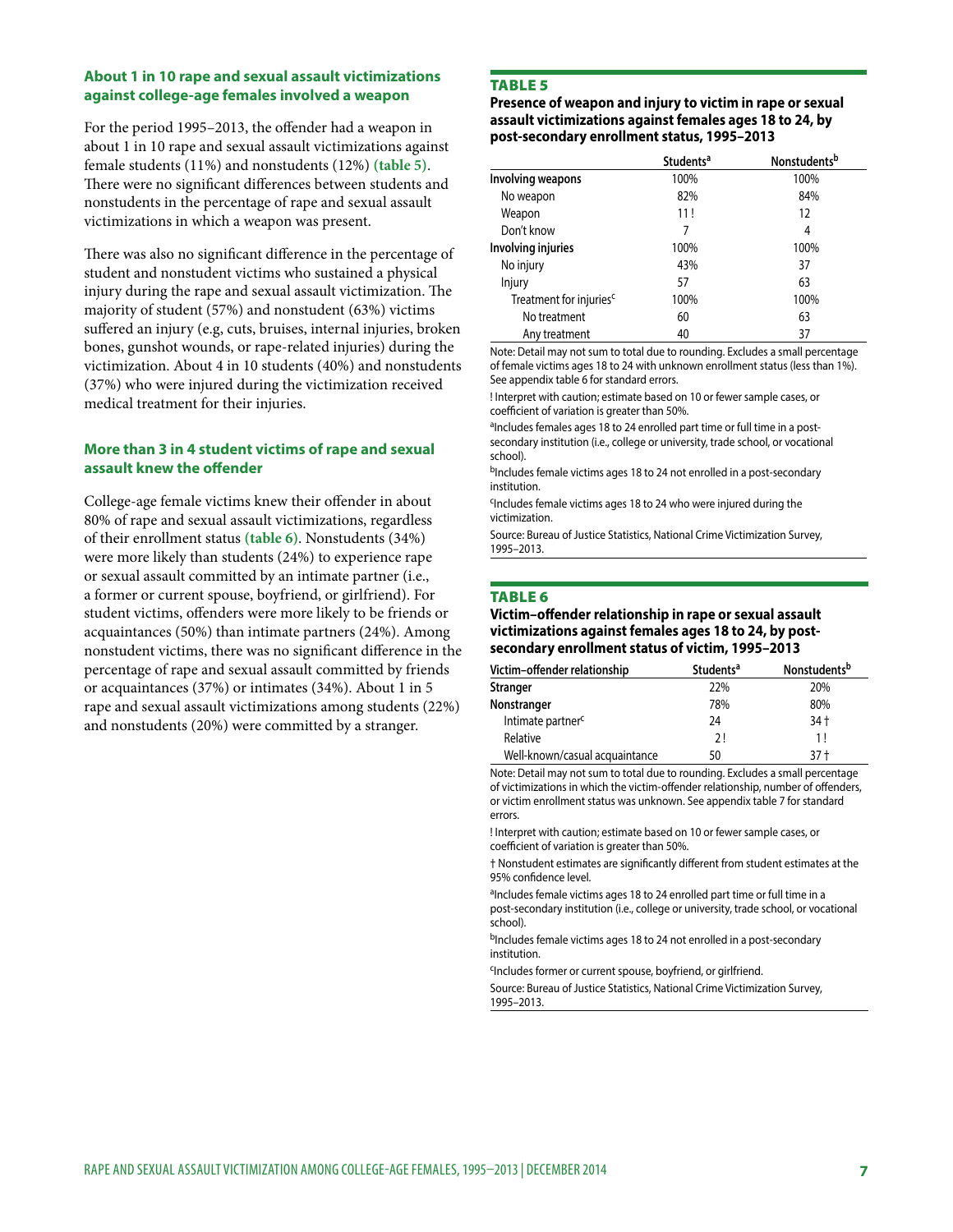# **Similar percentages of student (47%) and nonstudent (40%) victims perceived that the offender was drinking or using drugs**

In the NCVS, victims of rape and sexual assault are asked to provide information about the perceived characteristics of their offenders. For the period 1995–2013, more than 90% of rape and sexual victimizations of female students (95%) and nonstudents (92%) were committed by a single offender, rather than a group of offenders **(table 7)**. Regardless of the victim's enrollment status, more than half of female victims perceived that the offender was white. However, because the NCVS did not collect information on the Hispanic origin of the offender prior to 2012, Hispanic offenders make up an unknown portion of the white, black, and other race of offender categories. There were no significant differences between students and nonstudents in the race of the offender.

For both students and nonstudents, the vast majority of offenders were male. However, a male was the offender in a greater percentage of female student victimizations (97%) than nonstudent victimizations (91%).

There was no difference in the distribution of offender age among female student and nonstudent victims. More than half of all offenders were perceived to be between the ages of 21 and 29 in victimizations involving both students (51%) and nonstudents (53%). Student victims (25%) were less likely than nonstudent victims (36%) to believe that the offender was not under the influence of drugs or alcohol at the time of the rape or sexual assault. However, about a quarter of student (28%) and nonstudent (24%) victims did not know whether the offender was using drugs or alcohol.

# **TABLE 7**

#### **Perceived offender characteristics in rape and sexual assault victimizations against females ages 18 to 24, by postsecondary enrollment status of victim, 1995–2013**

| Offender characteristic        | <b>Students<sup>a</sup></b> | Nonstudents <sup>b</sup> |
|--------------------------------|-----------------------------|--------------------------|
| <b>Number of offenders</b>     |                             |                          |
| <b>One</b>                     | 95%                         | 92%                      |
| Two or more                    | 5!                          | 5                        |
| Unknown                        | -- !                        | 3!                       |
| Age <sup>c</sup>               |                             |                          |
| $18 - 20$                      | 17%                         | 13%                      |
| $21 - 29$                      | 51                          | 53                       |
| 30 or older                    | 23                          | 23                       |
| Mixed group                    | 2!                          | 3                        |
| Unknown                        | 7                           | $\overline{7}$           |
| Sex                            |                             |                          |
| Male                           | 97%                         | 91% t                    |
| Female                         | 1!                          | 3!†                      |
| Mixed group/unknown            | 2!                          | 5!                       |
| Race <sup>d</sup>              |                             |                          |
| White                          | 63%                         | 60%                      |
| <b>Black</b>                   | 19                          | 22                       |
| Other/mixed group <sup>e</sup> | 10                          | 12                       |
| Unknown                        | 8                           | 7                        |
| Alcohol/drug use               |                             |                          |
| Yes                            | 47%                         | 40%                      |
| No                             | 25                          | 36 t                     |
| Don't know/unknown             | 28                          | 24                       |

Note: See appendix table 8 for standard errors.

--Less than 0.5%.

! Interpret with caution; estimate based on 10 or fewer sample cases, or coefficient of variation is greater than 50%.

†Nonstudent estimates are significantly different from student estimates at the 95% confidence level.

aIncludes female victims ages 18 to 24 enrolled part time or full time in a post-secondary institution (i.e., college or university, trade school, or vocational school).

bIncludes female victims ages 18 to 24 not enrolled in a post-secondary institution.

cDetail may not sum to total due to small portion of offenders age 17 or younger. dPrior to 2012, victims were not asked about perceived Hispanic origin of offenders, so Hispanic offenders make up an unknown portion of the white, black, and other race of offender categories.

eAmerican Indian, Alaska Native, Asian, Native Hawaiian, and other Pacific Islander, persons of two or more races, and mixed groups that may include persons of any race.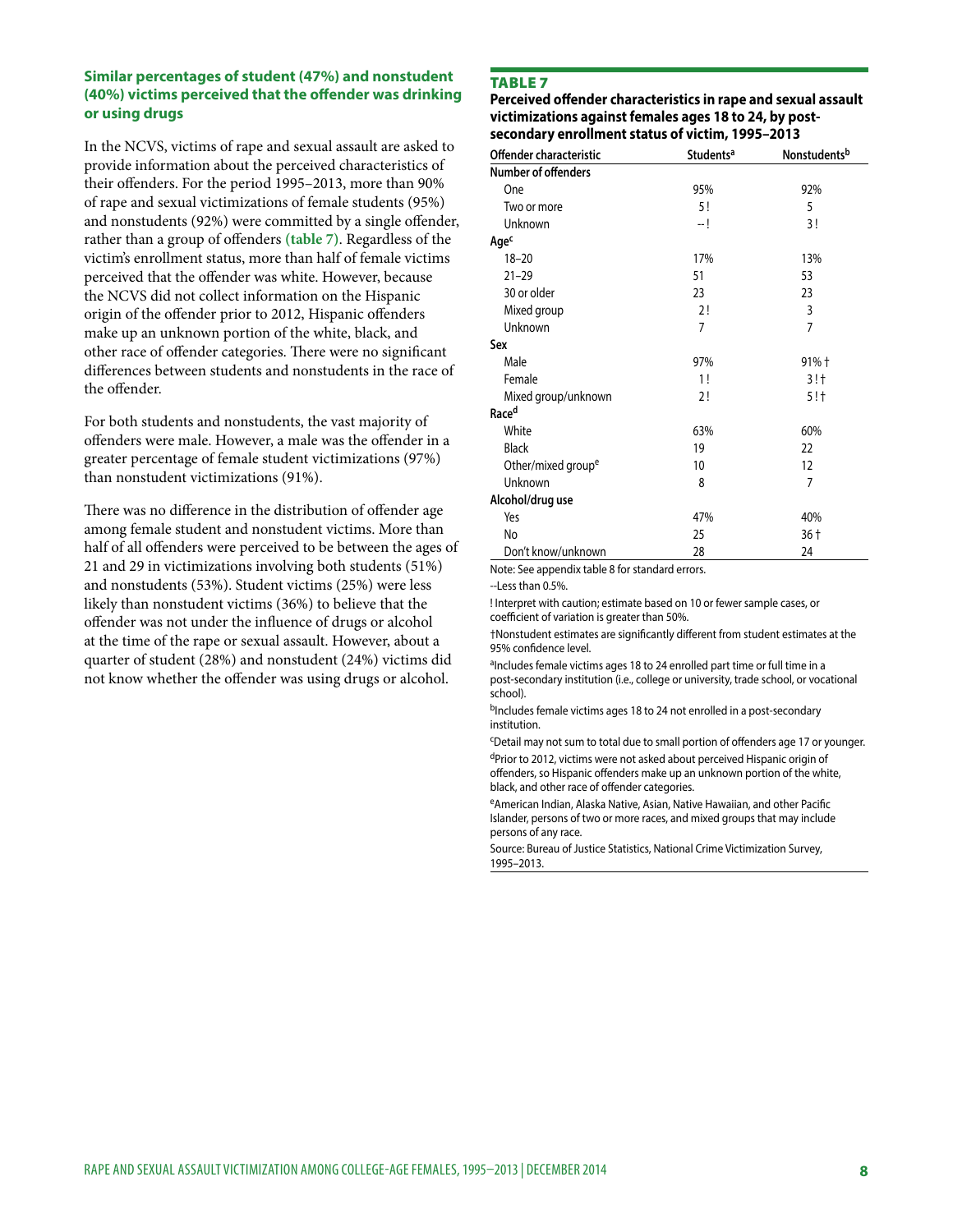# **A greater percentage of student (80%) than nonstudent (67%) rape and sexual assault victimizations were not reported to police**

For the period 1995–2013, rape and sexual assault victimizations against female students (80%) were more likely to go unreported to police, compared to victimizations against nonstudents (67%) **(table 8)**. Regardless of enrollment status, rape and sexual assault victimizations were more likely to go unreported than other types of violent crime (not shown). The NCVS does not directly collect information about whether victims reported to other officials or administrators.

The reasons for not reporting a rape or sexual assault victimization to police varied somewhat between students and nonstudents. A greater percentage of nonstudent (19%) than student (9%) victims stated that they did not report to police because the police would not or could not do anything to help. Nonstudent victims were also more likely to state that they had reported to a different official.<sup>7</sup> Student victims (12%) were more likely to state that the victimization was not important enough to report, compared to nonstudent victims (5%). About a quarter of student (26%) and nonstudent (23%) victims who did not report to police believed the incident was a personal matter, and 1 in 5 (20% each) stated a fear of reprisal.

# **No significant difference in the proportion of student and nonstudent victims who received assistance from a victim service agency**

Fewer than 1 in 5 female student (16%) and nonstudent (18%) victims of rape and sexual assault received assistance from a victim services agency for the period 1995–2013 **(table 9)**. Victim service agencies include public or privately funded organizations that provide victims with support and services to aid their recovery, offer protection, guide them through the criminal justice system process, and assist with obtaining restitution. There was no significant difference in the proportion of victims who received assistance based on enrollment status.

7The NCVS does not ask victims for information about the types of other officials to which they may have reported.

# Table 8

**Rape or sexual assault victimizations against females ages 18 to 24 reported and not reported to police and reasons for not reporting, by post-secondary enrollment status, 1995–2013**

|                                                      | <b>Students<sup>a</sup></b> | Nonstudents <sup>b</sup> |
|------------------------------------------------------|-----------------------------|--------------------------|
| Reported <sup>c</sup>                                | 20%                         | $32%$ $\dagger$          |
| Not reported                                         | 80%                         | 67% †                    |
| Reason for not reporting                             |                             |                          |
| Reported to different official                       | $4\%$ !                     | 14% †                    |
| Personal matter                                      | 26                          | 23                       |
| Not important enough to<br>respondent                | 12                          | 5†                       |
| Police would not or could not do<br>anything to help | 9                           | 19 t                     |
| Did not want to get offender in<br>trouble with law  | 10                          | 10                       |
| Advised not to report                                | -- !                        | 1 !                      |
| Fear of reprisal                                     | 20                          | 20                       |
| Other reason                                         | 31                          | 35                       |

Note: Detail may not sum to total due to multiple reasons for not reporting. About 0.4% of student and 0.6% of nonstudent victims did not know or did not report whether the victimization was reported to police. See appendix table 9 for standard errors.

#### --Less than 0.5%.

! Interpret with caution; estimate based on 10 or fewer sample cases, or coefficient of variation is greater than 50%.

†Nonstudent estimates are significantly different from student estimates at the 95% confidence level.

aIncludes female victims ages 18 to 24 enrolled part time or full time in a post-secondary institution (i.e., college or university, trade school, or vocational school).

bIncludes female victims ages 18 to 24 not enrolled in a post-secondary institution.

cIncludes only reports to the police, not to other officials or administrators. The NCVS does not collect information on victim reporting to parties other than law enforcement.

Source: Bureau of Justice Statistics, National Crime Victimization Survey, 1995–2013.

# **TABLE 9**

#### **Receipt of assistance from a victim service agency among female rape or sexual assault victims ages 18 to 24, by postsecondary enrollment status, 1995–2013**

|                            | Students <sup>a</sup> | Nonstudents <sup>b</sup> |
|----------------------------|-----------------------|--------------------------|
| Received assistance        | 16%                   | 18%                      |
| Did not receive assistance | 83                    | 82                       |

Note: Detail does not sum to total due to a small percentage of victims who did not know whether assistance was received. Excludes a small percentage of female victims ages 18 to 24 with unknown enrollment status (less than 1%). See appendix table 10 for standard errors.

<sup>a</sup>Includes female victims ages 18 to 24 enrolled part time or full time in a post-secondary institution (i.e., college or university, trade school, or vocational school).

bIncludes female victims ages 18 to 24 not enrolled in a post-secondary institution.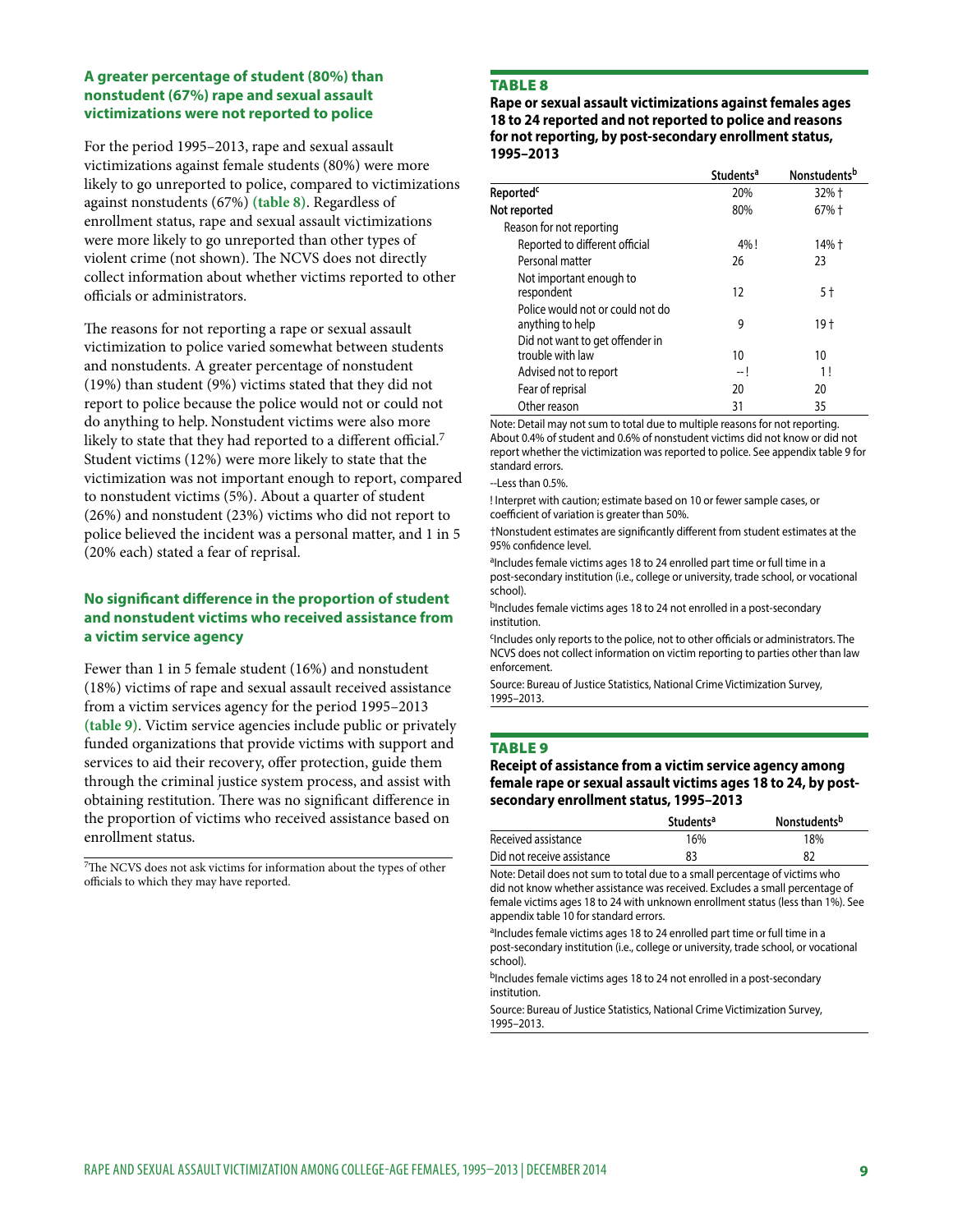# **Among females living in rural areas, the rate of rape and sexual assault victimization was almost 2 times higher for nonstudents (8.8 per 1,000) than students (4.6 per 1,000)**

For the period 1995–2013, there were no significant differences in the student and nonstudent rates of rape and sexual assault for black non-Hispanics, Hispanics, or persons of other races **(table 10)**. However, among white non-Hispanic females, the rate of victimization was 1.4 times higher for nonstudents (9.2 per 1,000) than for students (6.7 per 1,000). Among female students, the rate of rape and sexual assault was slightly higher for whites (6.7 per 1,000) than for Hispanics (4.5 per 1,000), but did not differ significantly from the rate for blacks (6.4 per 1,000).

The rate of rape and sexual assault was 1.6 times higher for females ages 18 to 19 not enrolled in college (10.4 per 1,000) than for female students in the same age group (6.6 per 1,000). Among females ages 20 to 21, the rate of victimization was 1.5 times higher for nonstudents (8.9 per 1,000) than students (5.8 per 1,000). There was no significant difference in the rate of rape and sexual assault for students and nonstudents ages 22 to 24.

Among female college students there were no significant differences in the rate of victimization by age. However, among nonstudents, the rate of victimization was lower for females ages 22 to 24 (5.4 per 1,000) than for females ages 18 to 21.

Nonstudents in the South were slightly more likely (1.4 times) to experience rape and sexual assault, compared to female students in the South. Across other regions of the country, there were no significant differences in the student and nonstudent victimization rates.

Female students in the Midwest (8.3 per 1,000) had a higher rate of rape and sexual assault, compared to students in the Northeast (5.2 per 1,000) and South (4.7 per 1,000). Similarly, among nonstudents, females in the Midwest had a higher rate of victimization than in any other region of the country.

In rural areas, the rate of rape and sexual assault was 1.9 times higher for college-age nonstudents (8.8 per 1,000) than students (4.6 per 1,000). Nonstudents in urban areas (8.7 per 1,000) also had a slightly higher rate of victimization (1.3 times), compared to students in urban areas (6.6 per 1,000). In suburban areas, there was no significant difference in the rate of rape and sexual assault between female students (6.0 per 1,000) and nonstudents (6.3 per 1,000). Among female students, there was no significant variation in rape and sexual assault rates across urban, suburban, and rural areas. Among nonstudents, females living in suburban areas had the lowest victimization rates.

# **TABLE 10**

**Rate of rape and sexual assault against female victims ages 18 to 24, by demographic characteristics and post-secondary enrollment status, 1995–2013**

|                              |                       |                          | Ratio of nonstudent |
|------------------------------|-----------------------|--------------------------|---------------------|
| Victim characteristic        | Students <sup>a</sup> | Nonstudents <sup>b</sup> | to student rate     |
| Age                          |                       |                          |                     |
| $18 - 19$                    | 6.6                   | $10.4 +$                 | 1.6                 |
| $20 - 21$                    | 5.8                   | $8.9 +$                  | 1.5                 |
| $22 - 24$                    | 6.0                   | 5.4                      | 0.9                 |
| Race/Hispanic origin         |                       |                          |                     |
| White <sup>c</sup>           | 6.7                   | $9.2 +$                  | 1.4                 |
| <b>Black<sup>c</sup></b>     | 6.4                   | 6.2                      | 1.0                 |
| <b>Hispanic</b>              | 4.5                   | 4.5                      | 1.0                 |
| Other <sup>c,d</sup>         | 3.7!                  | 5.9                      | 1.6                 |
| Region <sup>e</sup>          |                       |                          |                     |
| Northeast                    | 5.2                   | 4.1                      | 0.8                 |
| Midwest                      | 8.3                   | 11.0                     | 1.3                 |
| South                        | 4.7                   | $6.5 \pm$                | 1.4                 |
| West                         | 5.9                   | 8.0                      | 1.4                 |
| <b>Location of residence</b> |                       |                          |                     |
| Urban                        | 6.6                   | $8.7 \pm$                | 1.3                 |
| Suburban                     | 6.0                   | 6.3                      | 1.0                 |
| Rural                        | 4.6                   | $8.8 +$                  | 1.9                 |

Note: Detail may not sum to total due to rounding. See appendix table 11 for standard errors.

! Interpret with caution; estimate based on 10 or fewer sample cases, or coefficient of variation is greater than 50%.

† Nonstudent estimates are significantly different from student estimates at the 95% confidence level.

‡ Nonstudent estimates are significantly different from student estimates at the 90% confidence level.

<sup>a</sup>Per 1,000 females ages 18 to 24 enrolled part time or full time in a postsecondary institution (i.e., college or university, trade school, or vocational school).

b<sub>Per 1,000</sub> females ages 18 to 24 not enrolled in a post-secondary institution. cExcludes persons of Hispanic or Latino origin.

<sup>d</sup>Includes American Indian, Alaska Native, Asian, Native Hawaiian, and other Pacific Islander, and persons of two or more races.

eIncludes data from 1996 through 2013 because information about region was not collected prior to 1996.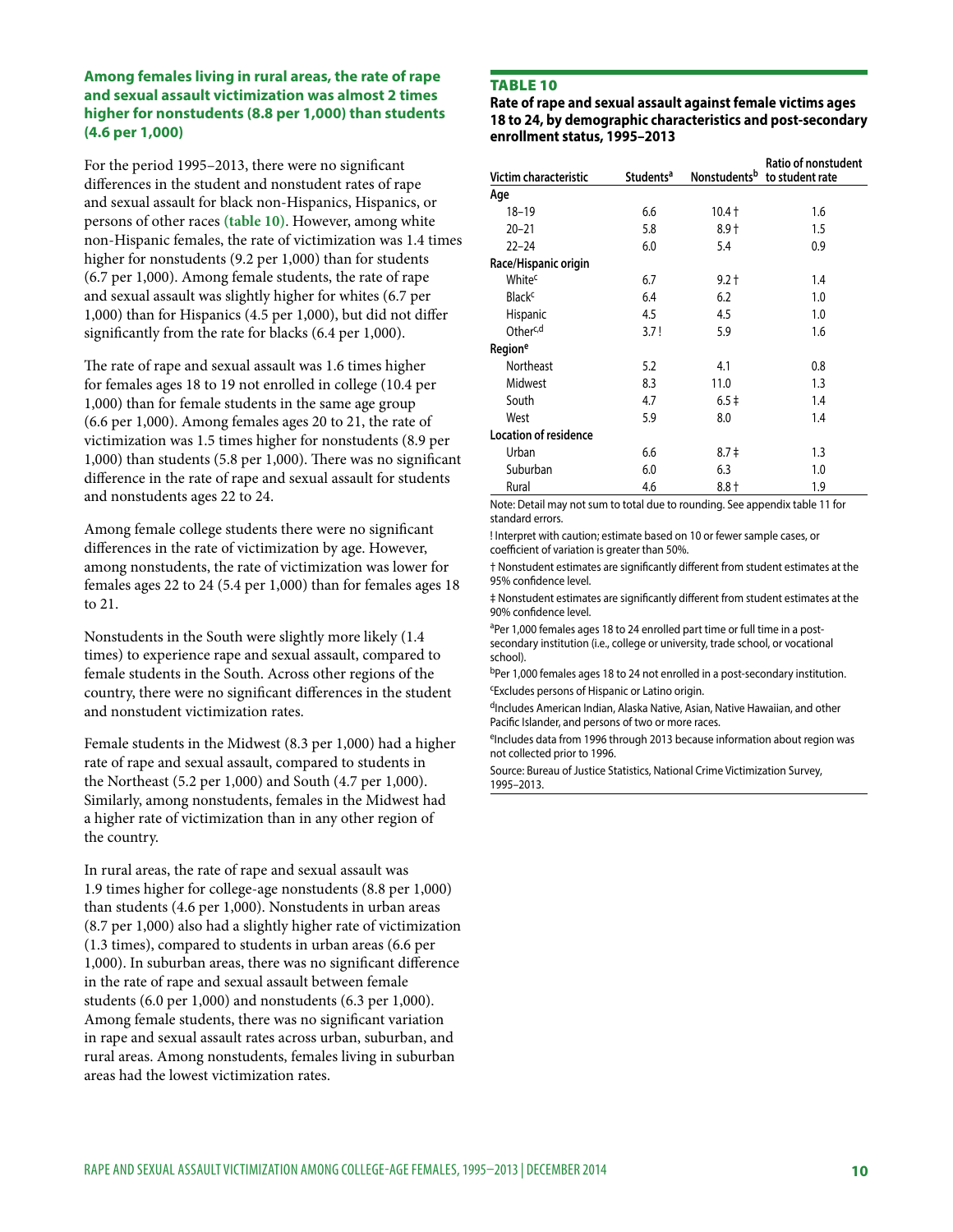# **Methodology**

#### **Survey coverage**

The National Crime Victimization Survey (NCVS) is an annual data collection conducted by the U.S. Census Bureau for the Bureau of Justice Statistics (BJS). The NCVS is a self-report survey in which interviewed persons are asked about the number and characteristics of victimizations experienced during the prior 6 months. The NCVS collects information on nonfatal personal crimes (rape or sexual assault, robbery, aggravated and simple assault, and personal larceny) and household property crimes (burglary, motor vehicle theft, and other theft) both reported and not reported to police. In addition to providing annual level and change estimates on criminal victimization, the NCVS is the primary source of information on the nature of criminal victimization incidents.

Survey respondents provide information about themselves (e.g., age, sex, race and Hispanic origin, marital status, education level, and income) and whether they experienced a victimization. The NCVS collects information for each victimization incident about the offender (e.g., age, sex, race and Hispanic origin, and victim–offender relationship), characteristics of the crime (including time and place of occurrence, use of weapons, nature of injury, and economic consequences), whether the crime was reported to police, reasons the crime was or was not reported, and victim experiences with the criminal justice system.

The NCVS is administered to persons age 12 or older from a nationally representative sample of households in the United States. The NCVS defines a household as a group of persons who all reside at a sampled address. Persons are considered household members when the sampled address is their usual place of residence at the time of the interview and when they have no usual place of residence elsewhere. Once selected, households remain in the sample for 3 years, and eligible persons in these households are interviewed every 6 months either in person or over the phone for a total of seven interviews.

All first interviews are conducted in person with subsequent interviews conducted either in person or by phone. New households rotate into the sample on an ongoing basis to replace outgoing households that have been in the sample for the 3-year period. The sample includes persons living in group quarters, such as dormitories, rooming houses, and religious group dwellings, and excludes persons living in military barracks and institutional settings such as correctional or hospital facilities, and persons who are homeless.

#### **NCVS measurement of rape and sexual assault**

This report focuses on rape and sexual assault victimizations, including completed, attempted, and threatened rape or sexual assault. Because of the sensitive nature of the topic, measuring the extent of these victimizations is often difficult, and best practices are still being determined. For the NCVS, survey respondents are asked to respond to a series of questions about the nature and characteristics of their victimization. The NCVS classifies victimizations as rape or sexual assault, even if other crimes, such as robbery or assault, occur at the same time. The NCVS then uses the following rape and sexual assault definitions:

- **Rape** is the unlawful penetration of a person against the will of the victim, with use or threatened use of force, or attempting such an act. Rape includes psychological coercion and physical force, and forced sexual intercourse means vaginal, anal, or oral penetration by the offender. Rape also includes incidents where penetration is from a foreign object (e.g., a bottle), victimizations against males and females, and both heterosexual and homosexual rape. Attempted rape includes verbal threats of rape.
- **Sexual assault** is defined across a wide range of victimizations separate from rape or attempted rape. These crimes include attacks or attempted attacks usually involving unwanted sexual contact between a victim and offender. Sexual assault may or may not involve force and includes grabbing or fondling.

The measurement of rape and sexual assault presents many challenges. Victims may not be willing to reveal or share their experiences with an interviewer. The level and type of sexual violence reported by victims is sensitive to how items are worded, which definitions are used, the data collection mode, and a variety of other factors related to the interview process. In addition, the legal definitions of rape and sexual assault vary across jurisdictions. The NCVS presents one approach to measuring and enumerating these incidents as well as other forms of violence and property crime.

# **Comparison of NCVS and National Center for Education Statistics student population statistics**

This report focused on females ages 18 to 24, which account for about 32% of the total population enrolled in post-secondary institutions.8 To assess whether the NCVS estimates of the college student population accurately reflect the actual population of students, NCVS weighted counts of enrolled students were compared to data collected through the National Center for Education Statistics' (NCES) Integrated Post-Secondary Education Data System (IPEDS).

8National Center for Education Statistics.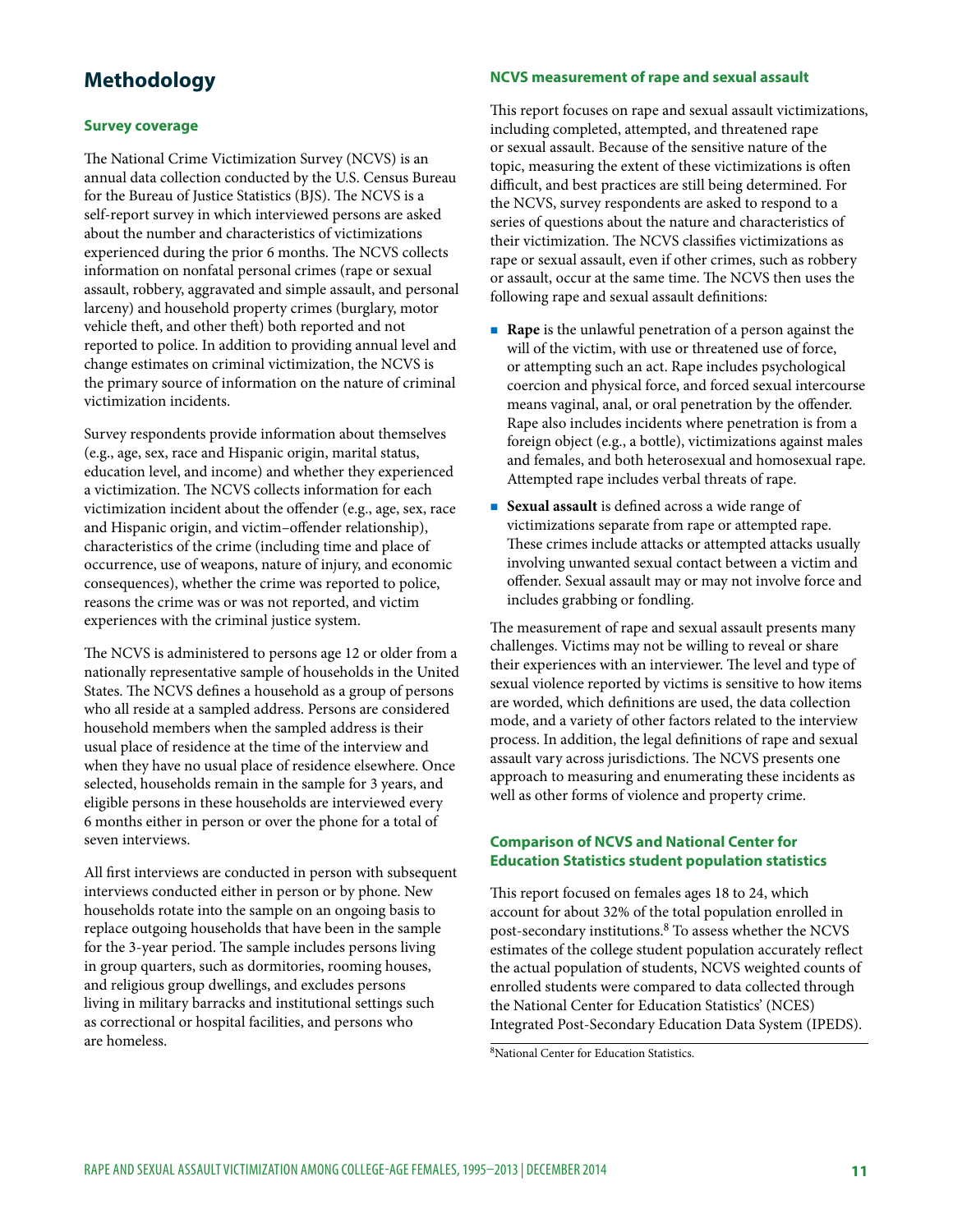From 1997 to 2011, the years of available NCES data, the NCVS estimates of the female population of college students were significantly lower than the NCES estimates in 9 of the 15 years **(table 11)**. In the years in which the NCVS estimate differed from the IPEDS population count, the NCVS female student population was about 10% lower.

#### **Nonresponse and weighting adjustments**

In 2013, 90,630 households and 160,040 persons age 12 or older were interviewed for the NCVS. Each household was interviewed twice during the year. The response rate was 84% for households and 88% for eligible persons. Victimizations that occurred outside of the United States were excluded from this report. In 2013, less than 1% of the unweighted victimizations occurred outside of the United States and were excluded from the analyses.

Estimates in this report use data from the 1995 to 2013 NCVS data files, weighted to produce annual estimates of victimization for persons age 12 or older living in U.S. households. Because the NCVS relies on a sample rather than a census of the entire U.S. population, weights are designed to inflate sample point estimates to known population totals and to compensate for survey nonresponse and other aspects of the sample design.

The NCVS data files include both person and household weights. Person weights provide an estimate of the population represented by each person in the sample. Household weights provide an estimate of the U.S. household population represented by each household in the sample. After proper adjustment, both household and person weights are also typically used to form the denominator in calculations of crime rates.

Victimization weights used in this analysis account for the number of persons present during an incident and for highfrequency repeat victimizations (i.e., series victimizations). Series victimizations are similar in type but occur with such frequency that a victim is unable to recall each individual event or describe each event in detail. Survey procedures allow NCVS interviewers to identify and classify these similar victimizations as series victimizations and to collect detailed information on only the most recent incident in the series.

The weight counts series incidents as the actual number of incidents reported by the victim, up to a maximum of 10 incidents. Including series victimizations in national rates results in large increases in the level of violent victimization; however, trends in violence are generally similar, regardless of whether series victimizations are included. In 2013, series incidents accounted for about 1% of all victimizations and 4% of all violent victimizations. Weighting series incidents as the number of incidents up to a maximum of 10 incidents

# Table 11

**Number of female students ages 18 to 24 enrolled in postsecondary institutions according to the NCVS and NCES, 1997–2011**

|      | <b>National Crime Victimization Survey</b> |                              |                              |                                                                      |
|------|--------------------------------------------|------------------------------|------------------------------|----------------------------------------------------------------------|
| Year | <b>Estimate</b>                            | Lower<br>confidence<br>level | Upper<br>confidence<br>level | <b>Integrated Post-</b><br><b>Secondary Education</b><br>Data System |
| 1997 | 4,090,000                                  | 3,687,000                    | 4,494,000                    | 4,409,000                                                            |
| 1998 | 4,122,000                                  | 3,755,000                    | 4,489,000                    | 4,571,000                                                            |
| 1999 | 4,498,000                                  | 4,028,000                    | 4,967,000                    | 4,769,000                                                            |
| 2000 | 4,441,000                                  | 4,035,000                    | 4,847,000                    | 4,959,000                                                            |
| 2001 | 4,513,000                                  | 4,028,000                    | 4,997,000                    | 5,186,000                                                            |
| 2002 | 4,874,000                                  | 4,292,000                    | 5,456,000                    | 5,467,000                                                            |
| 2003 | 5,074,000                                  | 4,610,000                    | 5,538,000                    | 5,602,000                                                            |
| 2004 | 5,139,000                                  | 4,606,000                    | 5,671,000                    | 5,713,000                                                            |
| 2005 | 5,217,000                                  | 4,680,000                    | 5,755,000                    | 5,683,000                                                            |
| 2006 | 5,297,000                                  | 4,783,000                    | 5,810,000                    | 5,864,000                                                            |
| 2007 | 5,611,000                                  | 5,136,000                    | 6,087,000                    | 5,994,000                                                            |
| 2008 | 5,658,000                                  | 5,195,000                    | 6,121,000                    | 6,208,000                                                            |
| 2009 | 5,781,000                                  | 5,320,000                    | 6,241,000                    | 6,580,000                                                            |
| 2010 | 6,262,000                                  | 5,781,000                    | 6,743,000                    | 6,685,000                                                            |
| 2011 | 6,222,000                                  | 5,710,000                    | 6,735,000                    | 6,723,000                                                            |

Note: See appendix table 12 for standard errors.

Sources: Bureau of Justice Statistics, National Crime Victimization Survey, 1997– 2011; and National Center for Education Statistics, Integrated Post-Secondary Education Data System, 1997–2011.

produces more reliable estimates of crime levels, while the cap at 10 minimizes the effect of extreme outliers on rates. Additional information on the series enumeration is detailed in the report *Methods for Counting High-Frequency Repeat Victimizations in the National Crime Victimization Survey* (NCJ 237308, BJS web, April 2012).

# **Standard error computations**

When national estimates are derived from a sample, as with the NCVS, it is important to use caution when comparing one estimate to another estimate or when comparing estimates over time. Although one estimate may be larger than another, estimates based on a sample have some degree of sampling error. The sampling error of an estimate depends on several factors, including the amount of variation in the responses and the size of the sample. When the sampling error around an estimate is taken into account, the estimates that appear different may not be statistically different.

One measure of the sampling error associated with an estimate is the standard error. The standard error can vary from one estimate to the next. Generally, an estimate with a small standard error provides a more reliable approximation of the true value than an estimate with a large standard error. Estimates with relatively large standard errors are associated with less precision and reliability and should be interpreted with caution.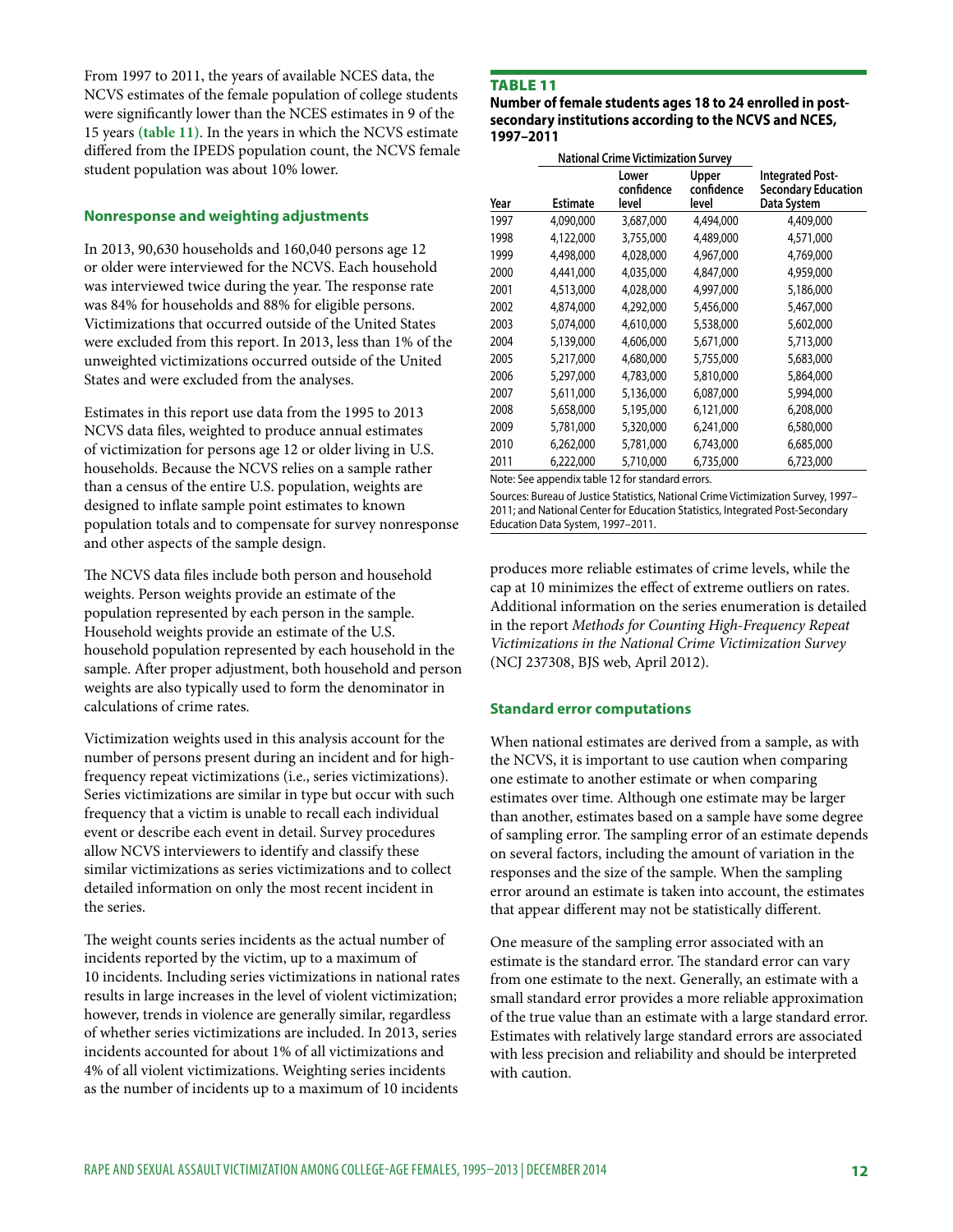To generate standard errors around numbers and estimates from the NCVS, the Census Bureau produced generalized variance function (GVF) parameters for BJS. The GVFs take into account aspects of the NCVS complex sample design and represent the curve fitted to a selection of individual standard errors based on the Jackknife Repeated Replication technique. The GVF parameters were used to generate standard errors for each point estimate (e.g., counts, percentages, and rates) in this report.

BJS conducted tests to determine whether differences in estimated numbers, percentages, and rates in this report were statistically significant once the sampling error was taken into account. Using statistical programs developed specifically for the NCVS, all comparisons in the text were tested for significance. The primary test procedure was the Student's t-statistic, which tests the difference between two sample estimates. Differences described as higher, lower, or different passed a test at the 0.05 level of statistical significance (95% confidence level). Differences described as somewhat, slightly, or marginally different, or with some indication of difference, passed a test at the 0.10 level of statistical significance (90% confidence level). Caution must be taken when comparing estimates not explicitly discussed in this report.

Data users can use the estimates and the standard errors of the estimates provided in this report to generate a confidence interval around the estimate as a measure of the margin of error. The following example illustrates how standard errors can be used to generate confidence intervals:

According to the NCVS, for the period 1995–2013, the rate of rape and sexual assault for female students ages 18 to 24 was 6.1 per 1,000 persons (see table 1). Using the GVFs, it was determined that the estimated victimization rate has a standard error of 0.56 (see appendix table 2). A confidence interval around the estimate was generated by multiplying the standard errors by ±1.96 (the t-score of a normal, two-tailed

distribution that excludes 2.5% at either end of the distribution). Therefore, the 95% confidence interval around the 6.1 estimate is  $6.1 \pm (0.56 \text{ X } 1.96)$  or  $(5.0 \text{ to } 1.96)$ 7.2). In others words, if different samples using the same procedures were taken from the U.S. female student population, 95% of the time the rape and sexual assault rate would fall between 5.0 and 7.2 per 1,000 persons.

In this report, BJS also calculated a coefficient of variation (CV) for all estimates, representing the ratio of the standard error to the estimate. CVs provide a measure of reliability and a means to compare the precision of estimates across measures with differing levels or metrics. In cases in which the CV was greater than 50%, or the unweighted sample had 10 or fewer cases, the estimate was noted with a "!" symbol. (Interpret data with caution. Estimate based on 10 or fewer sample cases, or the coefficient of variation is greater than 50%.)

#### **Methodological changes to the NCVS in 2006**

Methodological changes implemented in 2006 may have affected the crime estimates for that year to such an extent that they are not comparable to estimates from other years. Evaluation of 2007 and later data from the NCVS conducted by BJS and the Census Bureau found a high degree of confidence that estimates for 2007 through 2013 are consistent with and comparable to estimates for 2005 and previous years. The reports, *Criminal Victimization, 2006*, NCJ 219413, December 2007; *Criminal Victimization, 2007*, NCJ 224390, December 2008; *Criminal Victimization, 2008*, NCJ 227777, September 2009; *Criminal Victimization, 2009*, NCJ 231327, October 2010; *Criminal Victimization, 2010*, NCJ 235508, September 2011; *Criminal Victimization, 2011*, NCJ 239437, October 2012; *Criminal Victimization, 2012*, NCJ 243389, October 2013; and *Criminal Victimization, 2013*, NCJ 247648, September 2014, are available on the BIS website.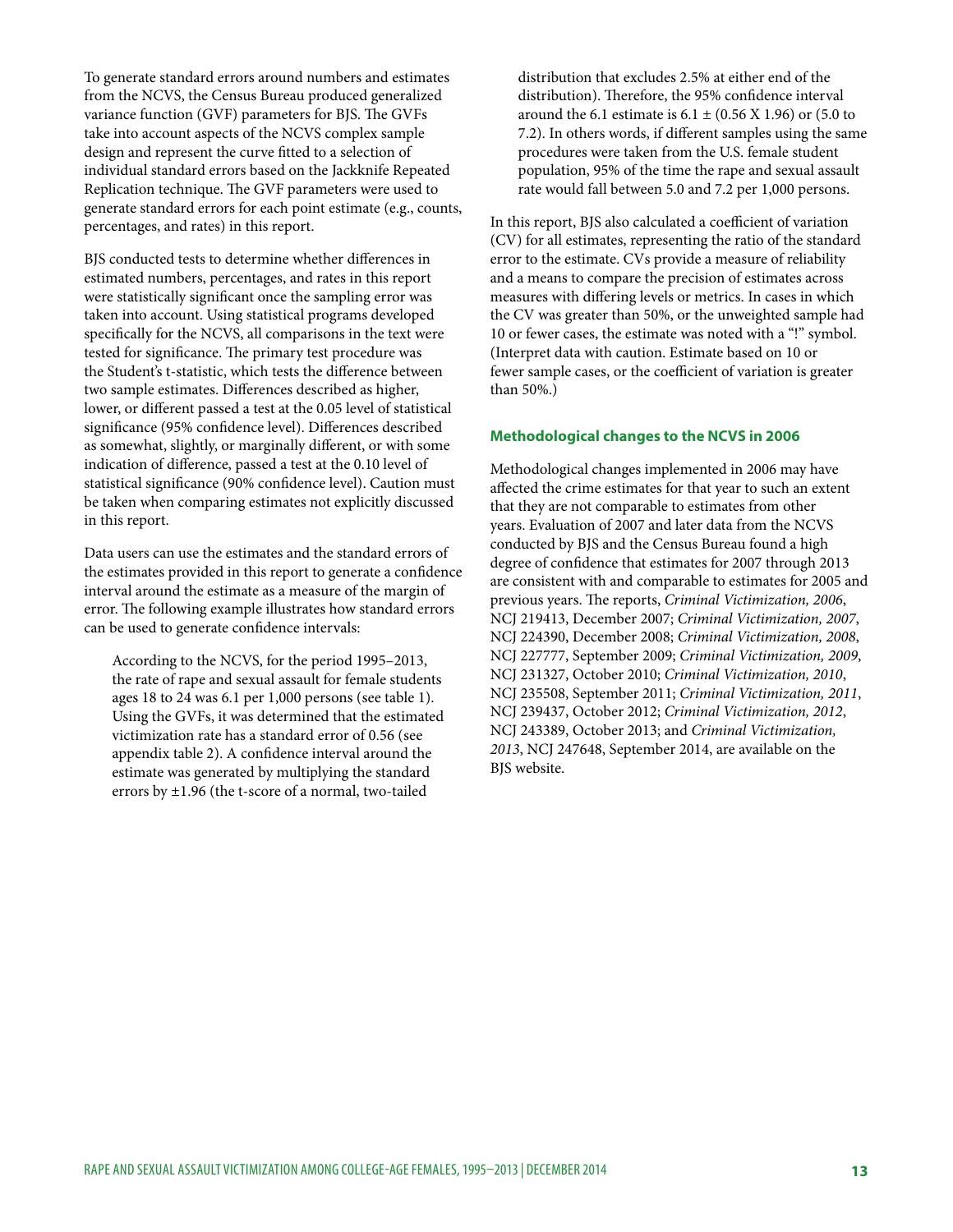# **Appendix 1**

# **Differences between the NCVS and other surveys measuring rape and sexual assault in a college-age population**

The NCVS is one of several surveys used to study rape and sexual assault in the college-age population. In addition to the NCVS, two recent survey efforts used in research on rape and sexual assault of college students are the National Intimate Partner and Sexual Violence Survey (NISVS) and the Campus Sexual Assault Study (CSA). Each of these surveys has a different purpose and methodological approach than the NCVS. Depending on which of the three data sources are used, researchers will generate different estimates of the prevalence and frequency of rape and sexual assault victimization. Some of these differences include—

**Survey context and scope.** In a 2014 report on the measurement of rape and sexual assault in the NCVS and other federal surveys, the National Research Council (NRC) of the National Academies of Sciences described survey context as "a major contributor of differences in the estimates of rape and sexual assault" across different data collections.<sup>9</sup> Survey context refers to how the survey is described to respondents through notification letters, survey questions, or the interviewer. The NCVS is an omnibus survey designed to collect information on experiences with a broad range of crimes. It is likewise presented to respondents as a survey about criminal victimization. Because victims of rape or sexual assault may not consider their victimization a crime, this context could discourage or suppress recall and reporting of those incidents.10 Additionally, because the NCVS covers a wide range of criminal victimization, the number of screening questions related to rape and sexual assault are limited.

9National Research Council. (2014). *Estimating the incidence of rape and sexual assault,* p. 96.

10Krebs, C.P., Lindquist, C.H., Warner, T.D., Fisher, B.S., & Martin, S.L. (2007). The Campus Sexual Assault (CSA) study. Retrieved from https:// www.ncjrs.gov/pdffiles1/nij/grants/221153.pdf, p. 15.

In comparison, the NISVS focused on sexual violence, stalking, and intimate partner violence and was presented as a survey collecting data on a range of behaviors that impact public health. This public health perspective may encourage respondents to recall and report on experiences that they may not typically think of as criminal victimization. It also may result in the collection of incidents that may not be considered criminal behavior. Similarly, the CSA study focused specifically on rape and sexual assault, also from a public health and safety perspective.

 **Definitions of rape and sexual assault.** The NCVS, NISVS, and CSA define rape and sexual assault slightly differently. The NCVS definition is shaped from a criminal justice perspective and includes threatened, attempted, and completed rape and sexual assault against males and females (see *Methodology*). Penetration due to coercion is included in the definition of rape, but the survey does not specifically ask about incidents in which the victim was unable to provide consent because of drug or alcohol consumption. Because the NISVS is focused on rape and sexual assault from a public health perspective, the scope of sexual violence included in NISVS is broader than the definitions used in the NCVS. In NISVS, sexual violence includes threatened, attempted, or completed rape, including incidents in which the victim was unable to provide consent due to drug or alcohol use; forced penetration of another person; sexual coercion, which includes nonphysical pressure to engage in sex; unwanted sexual contact, including forcible kissing, fondling, or grabbing; and noncontact unwanted sexual experiences, which do not involve physical contact.<sup>11</sup> The CSA definition of rape and sexual assault included unwanted sexual contact due to force and due to incapacitation, but excluded unwanted sexual contact due to verbal or emotional coercion.<sup>12</sup>

11National Research Council. (2014). *Estimating the incidence of rape and sexual assault,* p. 86.

12Krebs, C.P., Lindquist, C.H., Warner, T.D., Fisher, B.S., & Martin, S.L. (2007). The Campus Sexual Assault (CSA) study. Retrieved from https:// www.ncjrs.gov/pdffiles1/nij/grants/221153.pdf, p. 1–3.

| Summary of major methodological differences among the NCVS, NISVS, and CSA |
|----------------------------------------------------------------------------|
|----------------------------------------------------------------------------|

|                                                        | <b>NCVS (2013)</b>                                                                                            | <b>NISVS (2011)</b>                                                                                                                                             | CSA (2007)                                                                                                  |
|--------------------------------------------------------|---------------------------------------------------------------------------------------------------------------|-----------------------------------------------------------------------------------------------------------------------------------------------------------------|-------------------------------------------------------------------------------------------------------------|
| Purpose                                                | To gather information on victims of crime<br>both reported and not reported to police<br>in the United States | To gather information related to the<br>public health consequences of intimate<br>partner violence; sexual violence; and<br>related behaviors, such as stalking | To gather data on the prevalence and<br>consequences of rape and sexual assault<br>against college students |
| <b>Population surveyed</b>                             | Representative sample of persons age<br>12 or older residing in households in the<br><b>United States</b>     | Representative sample of adults in the<br><b>United States</b>                                                                                                  | Stratified random sample of students at<br>two large public universities                                    |
| Survey scope                                           | A range of violent and property crimes                                                                        | Sexual violence, stalking, and intimate<br>partner violence                                                                                                     | Rape and sexual assault                                                                                     |
| Data collection mode                                   | In-person and telephone interviews                                                                            | Random digit dialing                                                                                                                                            | Self-administered, web-based                                                                                |
| Response rate                                          | 88% person; 74% combined                                                                                      | 33%                                                                                                                                                             | 33% to 43% for males and females at each<br>of the two schools                                              |
| <b>Bounded estimates to control</b><br>for telescoping | Yes                                                                                                           | No                                                                                                                                                              | No                                                                                                          |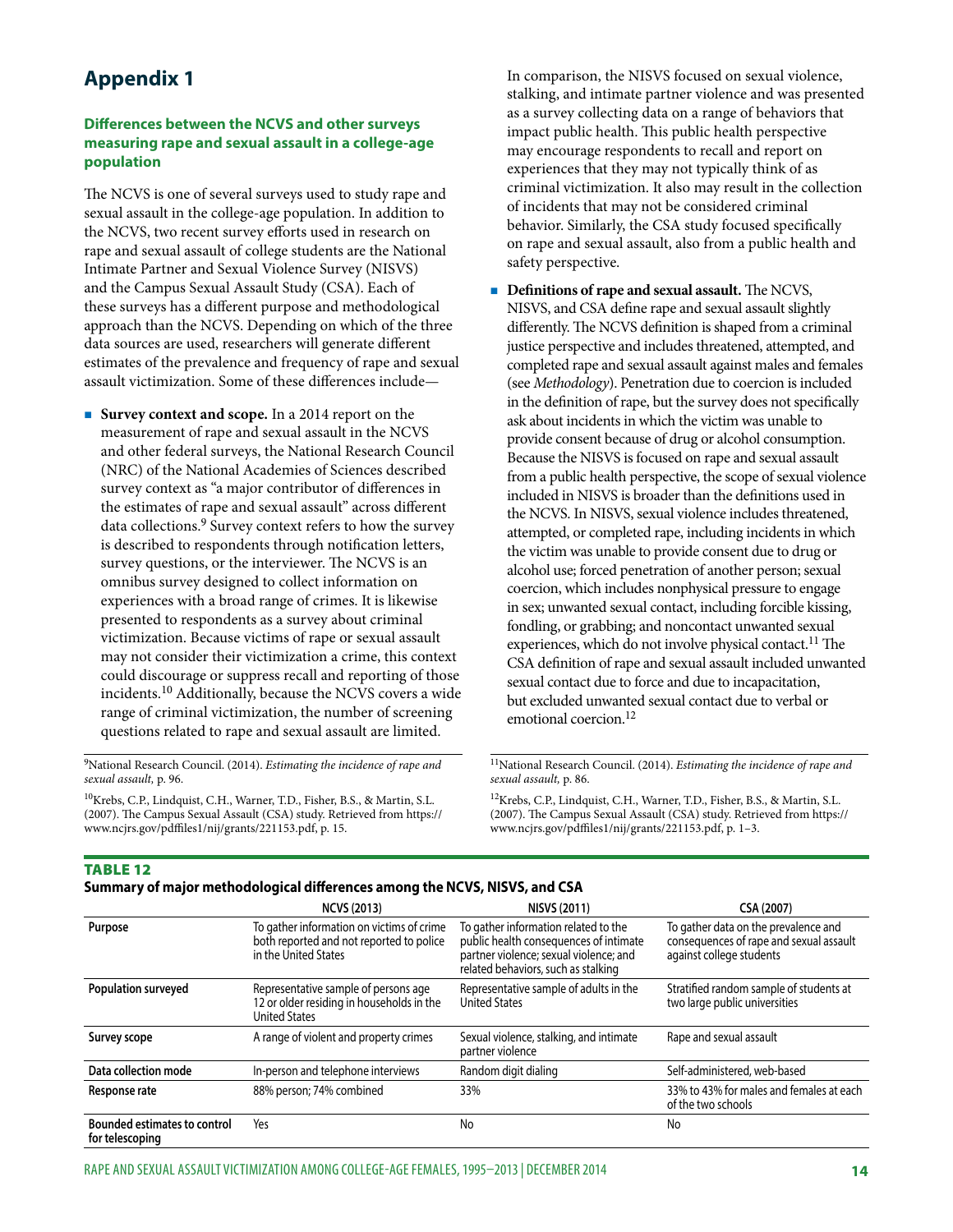- **Longitudinal versus cross-sectional design.** Both the CSA and NISVS were cross-section data collections administered to the sample a single point in time that asked about events that occurred during a specified reference period. The NCVS is a longitudinal survey administered seven times to the same sampled household, with questions asked about events occurring since the last interview. Longitudinal surveys like the NCVS have the advantage of bounding the reference period and ensuring that events occurring outside of that reference period are not included in estimates. Since research has suggested that traumatic events, such as rape and sexual assault, may be particularly prone to telescoping (i.e., the reporting of events occurring outside of a reference period as though they occurred within the specified period), unbounded surveys may have artificially high incident rates due to events occurring outside of the reference period being telescoped in.
- **Question wording.** The language and ordering of questions in a survey may affect whether a respondent indicated that an incident occurred. The three surveys used different approaches to asking about experiences with rape and sexual assault. The NCVS used a twophased approach to identifying incidents of rape and sexual assault. Initially, a screener was administered, with cues designed to trigger the respondent's recollection of event and ascertain whether the respondent experienced victimization during the reference period. The screener questions directly focused on rape and sexual assault were—
	- (Other than any incidents already mentioned), has anyone attacked or threatened you in any of these ways:… (e) any rape, attempted rape, or other type of sexual attack;
	- Incidents involving forced or unwanted sexual acts are often difficult to talk about. (Other than any incidents already mentioned), have you been forced or coerced to engage in unwanted sexual activity by (a) someone you didn't know before, (b) a casual acquaintance? OR (c) someone you know well?

Even if the respondent did not respond affirmatively to these specific screeners on rape and unwanted sexual contact, the respondent could still be classified as a rape or sexual assault victim if a rape or unwanted sexual contact was reported during the stage-two incident report.

Unlike the NCVS which used terms like rape and unwanted sexual activity to identify victims of rape and sexual assault, the NISVS and CSA used behaviorally specific questions to ascertain whether the respondent experienced rape or sexual assault. For example, one question on the NISVS survey read:

• When you were drunk, high, drugged, or passed out and unable to consent, how many people ever…

- **–** had vaginal sex with you? By vaginal sex, we mean that {if female: a man or boy put his penis in your vagina} {if male: a women or girl made you put your penis in her vagina}.
- **–** {if male} made you perform anal sex, meaning that they made you put your penis into their anus? made you receive anal sex, meaning they put their penis into your anus?
- **–** made you perform oral sex, meaning that they put their penis in your mouth or made you penetrate their vagina or anus with your mouth?
- **–** made you receive oral sex, meaning that they put their mouth on your {if male: penis} {if female: vagina} or anus?<sup>13</sup>

Questions on the CSA used similar behaviorally specific cues to identify victims of rape and sexual assault.

- **Survey mode.** The NCVS, NISVS, and CSA used different modes of administration. The CSA study was a selfadministered web survey sent via email to students at the participating colleges. Self-administered surveys are not subject to interviewer effects, but may result in lower response rates or confusion over question wording that could otherwise be clarified by an interviewer. The NISVS was a random digit dialing telephone survey. Telephone surveys exclude respondents without a phone, may be subject to sampling bias because of multiple phones associated with particular households or individuals, and may be subject to nonresponse bias due to low response rates.<sup>14</sup> The NCVS used a multimode design that begins with an initial in-person interview, followed by telephone follow-ups every 6 months for the 3.5 years the household is in the sample. While respondents can develop rapport with the interviewer and familiarity with the survey questions, the NCVS may be more subject to interviewer effects than the CSA or NISVS.
- **Population surveyed.** The NCVS and NISVS were administered to a national sample of noninstitutionalized persons, meaning that findings are generalizable to the noninstitutionalized U.S. population of persons ages 18 to 24 with some exceptions. The NCVS uses a householdbased sample, so persons who are homeless are excluded from the scope. The NISVS was administered using random digit dialing, which excludes persons without a telephone. In comparison, the CSA was administered to a stratified random sample of students at two large public universities.15 Because of the limited population included

13National Research Council. (2014). *Estimating the incidence of rape and sexual assault*, p. 89.

<sup>14</sup>National Research Council. (2014). *Estimating the incidence of rape and sexual assault*, p. 102.

<sup>15</sup>Krebs, C.P., Lindquist, C.H., Warner, T.D., Fisher, B.S., & Martin, S.L. (2007). The Campus Sexual Assault (CSA) study. Retrieved from [https://](https://www.ncjrs.gov/pdffiles1/nij/grants/221153.pdf) [www.ncjrs.gov/pdffiles1/nij/grants/221153.pdf](https://www.ncjrs.gov/pdffiles1/nij/grants/221153.pdf), p. 3–11.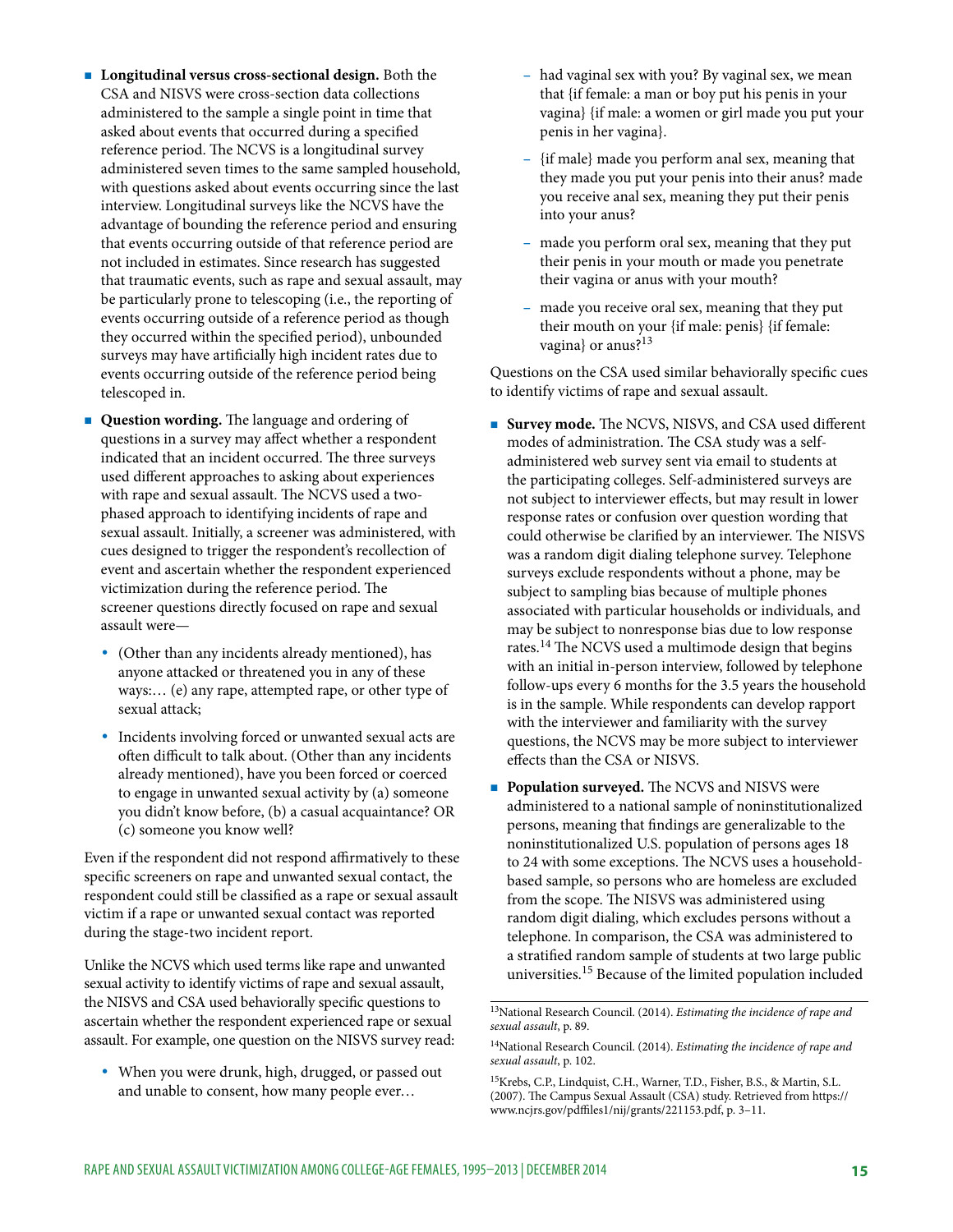in the CSA, it should not be assumed that findings from the survey are representative of the population of persons ages 18 to 24 or even to college students specifically.

**Survey response rates and bias.** Surveys with low response rates have an increased potential for nonresponse bias compared to surveys with higher response rates.16 Nonresponse bias means that those who participated in the survey may differ in important ways from those who did not participate, which could in turn impact the survey findings. In 2013, the NCVS had an 88% response rate for eligible persons and a combined persons and household response rate of 74%, while the 2011 NISVS had an overall response rate of 33.1%, and the CSA response rate was between 33% and 43% for males and females at the two schools.17,18

Measuring rape and sexual assault victimization is an evolving field. BJS is currently engaged in a variety of projects exploring ways to improve the measurement of rape and sexual assault through the NCVS and related surveys.

18Krebs, C.P., Lindquist, C.H., Warner, T.D., Fisher, B.S., & Martin, S.L. (2007). The Campus Sexual Assault (CSA) study. Retrieved from [https://](https://www.ncjrs.gov/pdffiles1/nij/grants/221153.pdf) [www.ncjrs.gov/pdffiles1/nij/grants/221153.pdf](https://www.ncjrs.gov/pdffiles1/nij/grants/221153.pdf), p. 3-3.

<sup>16</sup>National Research Council. (2014). *Estimating the incidence of rape and sexual assault*, p. 127.

<sup>17</sup>Breiding, M.J., Smith, S.G., Basile, K.C., Walters, M.L., Chen, J., & Merrick, M.T. (2014). Prevalence and characteristics of sexual violence, stalking, and intimate partner violence victimization — National Intimate Partner and Sexual Violence Survey, United States, 2011. *Morbidity and Mortality Weekly Report, Surveillance Summaries*, 63(8). Retrieved from [http://www.cdc.gov/mmwr/preview/mmwrhtml/ss6308a1.htm?s\\_](http://www.cdc.gov/mmwr/preview/mmwrhtml/ss6308a1.htm?s_cid=ss6308a1_e) [cid=ss6308a1\\_e](http://www.cdc.gov/mmwr/preview/mmwrhtml/ss6308a1.htm?s_cid=ss6308a1_e).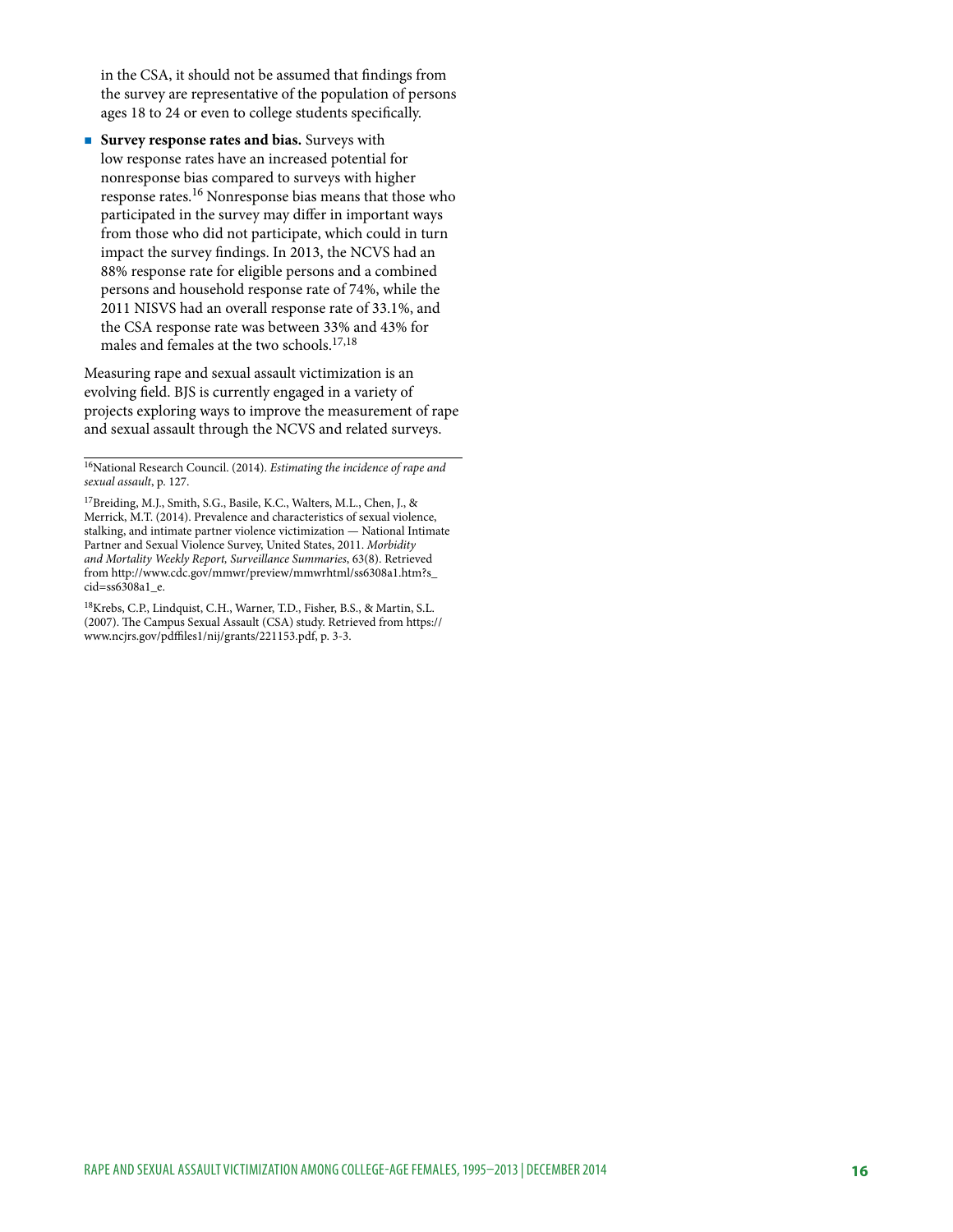#### Appendix table 1

**Estimates and standard errors for figure 2: Rate of rape or sexual assault for females, by age and post-secondary enrollment status, 1997–2013**

|      | <b>Estimates</b>                           |                                               |                                         | <b>Standard errors</b>            |                                               |                                         |
|------|--------------------------------------------|-----------------------------------------------|-----------------------------------------|-----------------------------------|-----------------------------------------------|-----------------------------------------|
|      | <b>Students</b><br>ages 18-24 <sup>a</sup> | <b>Nonstudents</b><br>ages 18-24 <sup>b</sup> | Non-college-age<br>females <sup>c</sup> | <b>Students</b><br>ages $18-24^a$ | <b>Nonstudents</b><br>ages 18-24 <sup>b</sup> | Non-college-age<br>females <sup>c</sup> |
| 1997 | 9.2                                        | 7.9                                           | 3.6                                     | 2.9                               | 2.0                                           | 0.5                                     |
| 1998 | 7.8                                        | 8.9                                           | 3.1                                     | 2.9                               | 2.3                                           | 0.5                                     |
| 1999 | 6.0                                        | 11.2                                          | 3.5                                     | 2.1                               | 2.3                                           | 0.4                                     |
| 2000 | 7.1                                        | 12.2                                          | 2.8                                     | 2.3                               | 2.5                                           | 0.4                                     |
| 2001 | 8.8                                        | 11.2                                          | 3.0                                     | 2.7                               | 2.3                                           | 0.4                                     |
| 2002 | 8.9                                        | 10.0                                          | 2.2                                     | 2.7                               | 2.2                                           | 0.3                                     |
| 2003 | 7.6                                        | 8.8                                           | 2.2                                     | 2.4                               | 2.1                                           | 0.3                                     |
| 2004 | 6.5                                        | 7.0                                           | 1.8                                     | 2.4                               | 2.0                                           | 0.3                                     |
| 2005 | 4.7                                        | 5.6                                           | 1.6                                     | 1.9                               | 1.6                                           | 0.3                                     |
| 2006 | 5.4                                        | 5.5                                           | 1.7                                     | 2.1                               | 1.7                                           | 0.3                                     |
| 2007 | 5.5                                        | 5.4                                           | 1.7                                     | 1.8                               | 1.5                                           | 0.3                                     |
| 2008 | 5.2                                        | 6.7                                           | 1.9                                     | 2.1                               | 2.0                                           | 0.3                                     |
| 2009 | 3.7                                        | 8.3                                           | 1.6                                     | 1.5                               | 2.1                                           | 0.3                                     |
| 2010 | 4.1!                                       | 8.4                                           | 1.6                                     | 1.8                               | 2.3                                           | 0.3                                     |
| 2011 | 4.6                                        | 7.1                                           | 1.4                                     | 1.7                               | 1.9                                           | 0.3                                     |
| 2012 | 5.9                                        | 4.1                                           | 1.3                                     | 2.0                               | 1.4                                           | 0.3                                     |
| 2013 | 4.4                                        | 4.3                                           | 1.4                                     | 1.4                               | 1.2                                           | 0.2                                     |

Note: Estimates based on 3-year rolling averages centered on the most recent year.

! Interpret with caution; estimate based on 10 or fewer sample cases, or coefficient of variation is greater than 50%.

aIncludes female victims ages 18 to 24 enrolled part time or full time in a post-secondary institution (i.e., college or university, trade school, or vocational school). bIncludes female victims ages 18 to 24 not enrolled in a post-secondary institution.

<sup>c</sup>Includes females ages 12 to 17 and age 25 or older.

Source: Bureau of Justice Statistics, National Crime Victimization Survey, 1995–2013.

#### Appendix table 2

**Standard errors for table 1 and figure 3: Rape or sexual assault victimization against females ages 18 to 24, by type of victimization and post-secondary enrollment status, 1995–** 

| 1995-2013                           |                          |                    |                          |      |
|-------------------------------------|--------------------------|--------------------|--------------------------|------|
| <b>Students</b>                     |                          | <b>Nonstudents</b> |                          |      |
|                                     | Average annual<br>number | Rate               | Average annual<br>number | Rate |
| Total                               | 10,416                   | 0.6                | 15,603                   | 0.5  |
| Completed rape                      | 5,755                    | 0.3                | 9,499                    | 0.3  |
| Attempted rape                      | 5,014                    | 0.3                | 7,230                    | 0.2  |
| Sexual assault                      | 5,599                    | 0.3                | 7,808                    | 0.2  |
| Threat of rape or<br>sexual assault | 3,292                    | 0.2                | 4.064                    | 0.1  |

Source: Bureau of Justice Statistics, National Crime Victimization Survey,

1995–2013.

#### Appendix table 3

**Standard errors for table 2: Rate of violent victimization among females ages 18 to 24, by type of violence and postsecondary enrollment status, 1995–2013**

|                                                                            | <b>Students</b> | <b>Nonstudents</b> |
|----------------------------------------------------------------------------|-----------------|--------------------|
| <b>Violent crime</b>                                                       | 2.5             | 2.8                |
| Serious violence                                                           | 1.0             | 1.1                |
| Rape and sexual assault                                                    | 0.6             | 0.5                |
| Robbery                                                                    | 0.5             | 0.5                |
| Aggravated assault                                                         | 0.6             | 0.7                |
| Simple assault                                                             | 1.8             | 2.0                |
| Source: Bureau of Justice Statistics, National Crime Victimization Survey, |                 |                    |

1995–2013.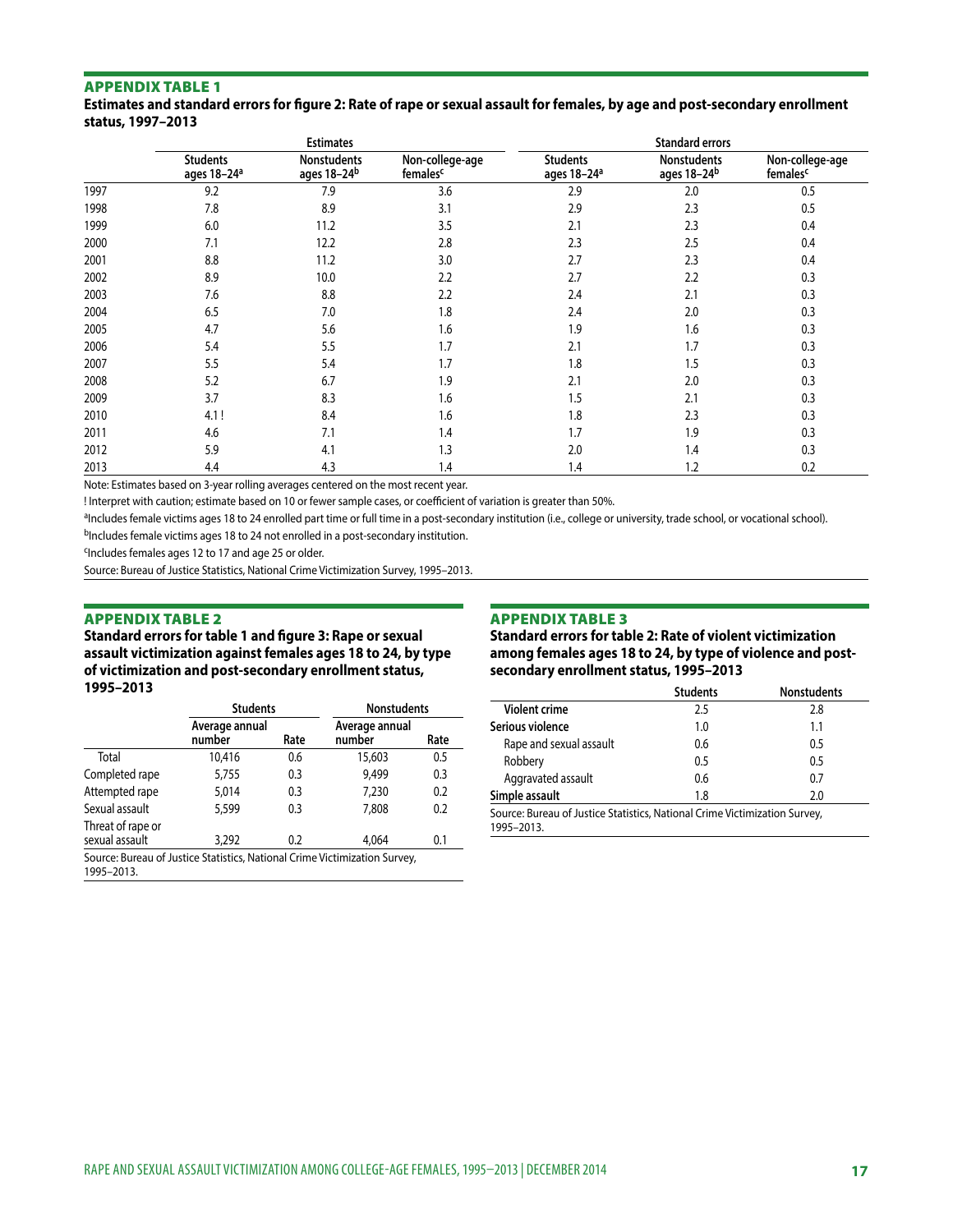#### Appendix table 4

**Standard errors for table 3: Rape and sexual assault victimization, by sex of victim and post-secondary enrollment status, 1995–2013**

|        |                          | <b>Students</b>                                                                       |      | <b>Nonstudents</b>       |                              |      |
|--------|--------------------------|---------------------------------------------------------------------------------------|------|--------------------------|------------------------------|------|
|        | Average annual<br>number | Percent of<br>victimizations                                                          | Rate | Average annual<br>number | Percent of<br>victimizations | Rate |
| Male   | 4,557                    | 2.7%                                                                                  | 0.3  | 2,976                    | $.0\%$                       | 0.1  |
| Female | 10.416                   | 2.9                                                                                   | 2.9  | 15.603                   |                              | 0.5  |
|        |                          | Source: Bureau of Justice Statistics, National Crime Victimization Survey, 1995–2013. |      |                          |                              |      |

#### Appendix table 5

**Standard errors for table 4: Location, victim activity, and time of day of the rape/sexual assault victimization among females ages 18 to 24, by post-secondary enrollment status, 1995–2013**

|                                                                                         | Students | Nonstudents |
|-----------------------------------------------------------------------------------------|----------|-------------|
| Location where crime occurred                                                           |          |             |
| At or near victim's home                                                                | 3.9%     | 3.0%        |
| At or near home of friend/relative/acquaintance                                         | 3.6      | 2.1         |
| Commercial place/parking lot or garage                                                  | 2.8      | 2.0         |
| School                                                                                  | 1.5!     | 0.7!        |
| Open areas/public transportation/other                                                  | 2.6      | 2.0         |
| Activity when crime occurred                                                            |          |             |
| Traveling to or from other place/shopping or<br>errands/leisure activity away from home | 4.1%     | 2.6%        |
| Sleeping/other activities at home                                                       | 3.7      | 2.9         |
| Working or traveling to work                                                            | 2.2!     | 2.0         |
| Attending school or traveling to school                                                 | 1.7!     | 0.8!        |
| Other/unknown                                                                           | 1.3!     | 1.0         |
| Time of day                                                                             |          |             |
| Daytime (6 a.m. – 6 p.m.)                                                               | 3.7%     | 2.8%        |
| Night (6 a.m. – 6 p.m.)                                                                 | 3.9      | 2.9         |
| Unknown                                                                                 | 1.2!     | 0.6!        |
| Unterpret with caution: estimate based on 10 or fewer sample cases or                   |          |             |

! Interpret with caution; estimate based on 10 or fewer sample cases, or coefficient of variation is greater than 50%.

Source: Bureau of Justice Statistics, National Crime Victimization Survey, 1995–2013.

#### Appendix table 6

## **Standard errors for table 5: Presence of weapon and injury to victim in rape or sexual assault victimizations against females ages 18 to 24, by enrollment status, 1995–2013**

| <b>Students</b> | <b>Nonstudents</b> |
|-----------------|--------------------|
|                 |                    |
| 3.2%            | 2.2%               |
| 2.4!            | 1.8                |
| 2.0             | 1.1                |
|                 |                    |
| 4.0%            | 2.9%               |
| 4.0             | 2.8                |
|                 |                    |
| 4.0%            | 2.9%               |
| 3.9             | 2.8                |
|                 |                    |

! Interpret with caution; estimate based on 10 or fewer sample cases, or coefficient of variation is greater than 50%.

Source: Bureau of Justice Statistics, National Crime Victimization Survey, 1995–2013.

#### Appendix table 7

**Standard errors for table 6: Victim–offender relationship in rape or sexual assault victimizations against females ages 18 to 24, by post-secondary enrollment status of victim, 1995–2013**

| Victim–offender relationship   | <b>Students</b> | <b>Nonstudents</b> |
|--------------------------------|-----------------|--------------------|
| Stranger                       | 3.2%            | 2.3%               |
| Nonstranger                    | 3.4%            | 2.4%               |
| Intimate partner               | 3.4             | 2.7                |
| Relative                       | 0.9!            | 0.5!               |
| Well-known/casual acquaintance | 4.1             | 2.8                |
|                                |                 |                    |

! Interpret with caution; estimate based on 10 or fewer sample cases, or coefficient of variation is greater than 50%.

Source: Bureau of Justice Statistics, National Crime Victimization Survey, 1995–2013.

## Appendix table 8

#### **Standard errors for table 7: Perceived offender characteristics in rape and sexual assault victimizations against females ages 18 to 24, by post-secondary enrollment status, 1995–2013**

|                                   | <b>Students</b> | <b>Nonstudents</b> |
|-----------------------------------|-----------------|--------------------|
| <b>Number of offenders</b>        |                 |                    |
| One                               | 1.9%            | 1.7%               |
| Two or more                       | 1.6!            | 1.1                |
| Unknown                           | $\tilde{}$      | 1.0!               |
| Age                               |                 |                    |
| $18 - 20$                         | 2.9%            | 1.9%               |
| $21 - 29$                         | 4.1             | 3.0                |
| 30 or older                       | 3.3             | 2.4                |
| Other mixed group                 | 1.0!            | 0.8                |
| Unknown                           | 1.9             | 1.3                |
| Sex                               |                 |                    |
| Male                              | 1.4%            | 1.7%               |
| Female                            | 0.6!            | 0.9!               |
| Mixed group/unknown               | 0.9!            | 1.2!               |
| Race                              |                 |                    |
| White                             | 3.9%            | 2.9%               |
| Black                             | 3.1             | 2.4                |
| Other/mixed group                 | 2.3             | 1.8                |
| Unknown                           | 2.0             | 1.3                |
| Alcohol/drug use                  |                 |                    |
| Yes                               | 4.0%            | 2.9%               |
| No                                | 3.4             | 2.8                |
| Don't know/unknown                | 3.6             | 2.4                |
| الملماء ممثلون والمستحدث والمالية |                 |                    |

~Not applicable.

! Interpret with caution; estimate based on 10 or fewer sample cases, or coefficient of variation is greater than 50%.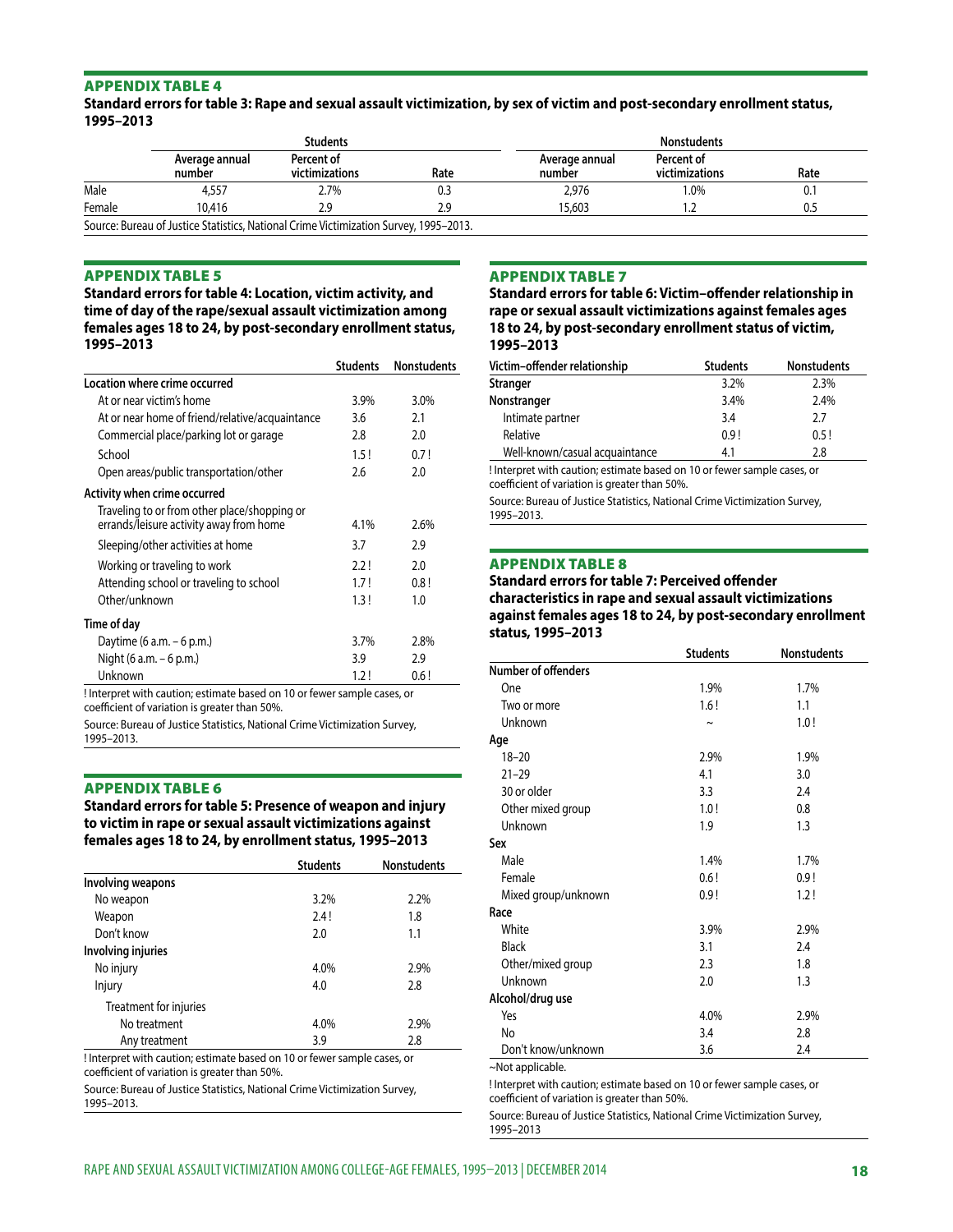#### Appendix table 9

**Standard errors for figure 1 and 8: Rape or sexual assault victimizations against females ages 18 to 24 reported and not reported to police and reasons for not reporting, by post-secondary enrollment status, 1995–2013**

 $\sim$ 

|                                                  | <b>Students</b> | <b>Nonstudents</b> |
|--------------------------------------------------|-----------------|--------------------|
| Reported                                         | 3.1%            | 3.7%               |
| Not reported                                     | 2.4%            | 2.8%               |
| Reason for not reporting                         |                 |                    |
| Reported to different official                   | 1.5!            | 23                 |
| Personal matter                                  | 3.8             | 2.9                |
| Not important enough to respondent               | 2.7             | 1.4                |
| Police would or could not do anything to help    | 7.4             | 2.6                |
| Did not want to get offender in trouble with law | 2.6             | 1.9                |
| Advised not to report                            | $\sim$ !        | 0.6!               |
| Fear of reprisal                                 | 3.5             | 2.7                |
| Other reason                                     | 4.1             | 3.3                |

~Not applicable.

! Interpret with caution; estimate based on 10 or fewer sample cases, or coefficient of variation is greater than 50%.

Source: Bureau of Justice Statistics, National Crime Victimization Survey, 1995–2013.

#### Appendix table 10

**Standard errors for table 9: Receipt of assistance from a victim service agency among female rape or sexual assault victims ages 18 to 24, by post-secondary enrollment status, 1995–2013**

|                                                                        | <b>Students</b> | <b>Nonstudents</b> |
|------------------------------------------------------------------------|-----------------|--------------------|
| Received assistance                                                    | 2.8%            | 2.2%               |
| Did not receive assistance                                             |                 |                    |
| $\epsilon$ and $\epsilon$ is a set of the set of the set of $\epsilon$ |                 |                    |

Source: Bureau of Justice Statistics, National Crime Victimization Survey, 1995–2013.

#### Appendix table 11

**Standard errors for table 10: Rate of rape and sexual assault against female victims ages 18 to 24, by demographic characteristics and post-secondary enrollment status, 1995–2013**

|                                                                           | <b>Students</b> | <b>Nonstudents</b> |
|---------------------------------------------------------------------------|-----------------|--------------------|
| Age                                                                       |                 |                    |
| $18 - 19$                                                                 | 1.0             | 1.0                |
| $20 - 21$                                                                 | 0.8             | 1.0                |
| $22 - 24$                                                                 | 0.9             | 0.6                |
| Race/Hispanic origin                                                      |                 |                    |
| White                                                                     | 0.7             | 0.7                |
| <b>Black</b>                                                              | 1.4             | 1.0                |
| <b>Hispanic</b>                                                           | 1.1             | 0.7                |
| Other                                                                     | 1.2             | 1.6                |
| Region                                                                    |                 |                    |
| Northeast                                                                 | 1.1             | 0.8                |
| Midwest                                                                   | 1.2             | 1.2                |
| South                                                                     | 0.8             | 0.7                |
| West                                                                      | 1.0             | 1.0                |
| <b>Location of residence</b>                                              |                 |                    |
| Urban                                                                     | 0.8             | 0.8                |
| Suburban                                                                  | 0.8             | 0.6                |
| Rural                                                                     | 1.2             | 1.1                |
| Source: Bureau of Justice Statistics, National Crime Victimization Survey |                 |                    |

Source: Bureau of Justice Statistics, National Crime Victimization Survey, 1995–2013.

#### Appendix table 12

#### **Standard errors for table 11: Number of female students ages 18 to 24 enrolled in post-secondary institutions according to the NCVS and NCES, 1997–2011**

| Year       | <b>National Crime Victimization Survey</b>                                 |  |
|------------|----------------------------------------------------------------------------|--|
| 1997       | 204,417                                                                    |  |
| 1998       | 185,721                                                                    |  |
| 1999       | 237,939                                                                    |  |
| 2000       | 205,519                                                                    |  |
| 2001       | 245,489                                                                    |  |
| 2002       | 294,786                                                                    |  |
| 2003       | 235,086                                                                    |  |
| 2004       | 269,608                                                                    |  |
| 2005       | 272,300                                                                    |  |
| 2006       | 260,057                                                                    |  |
| 2007       | 240,618                                                                    |  |
| 2008       | 234,551                                                                    |  |
| 2009       | 233,346                                                                    |  |
| 2010       | 243,656                                                                    |  |
| 2011       | 259,479                                                                    |  |
| 1997-2011. | Source: Bureau of Justice Statistics, National Crime Victimization Survey, |  |